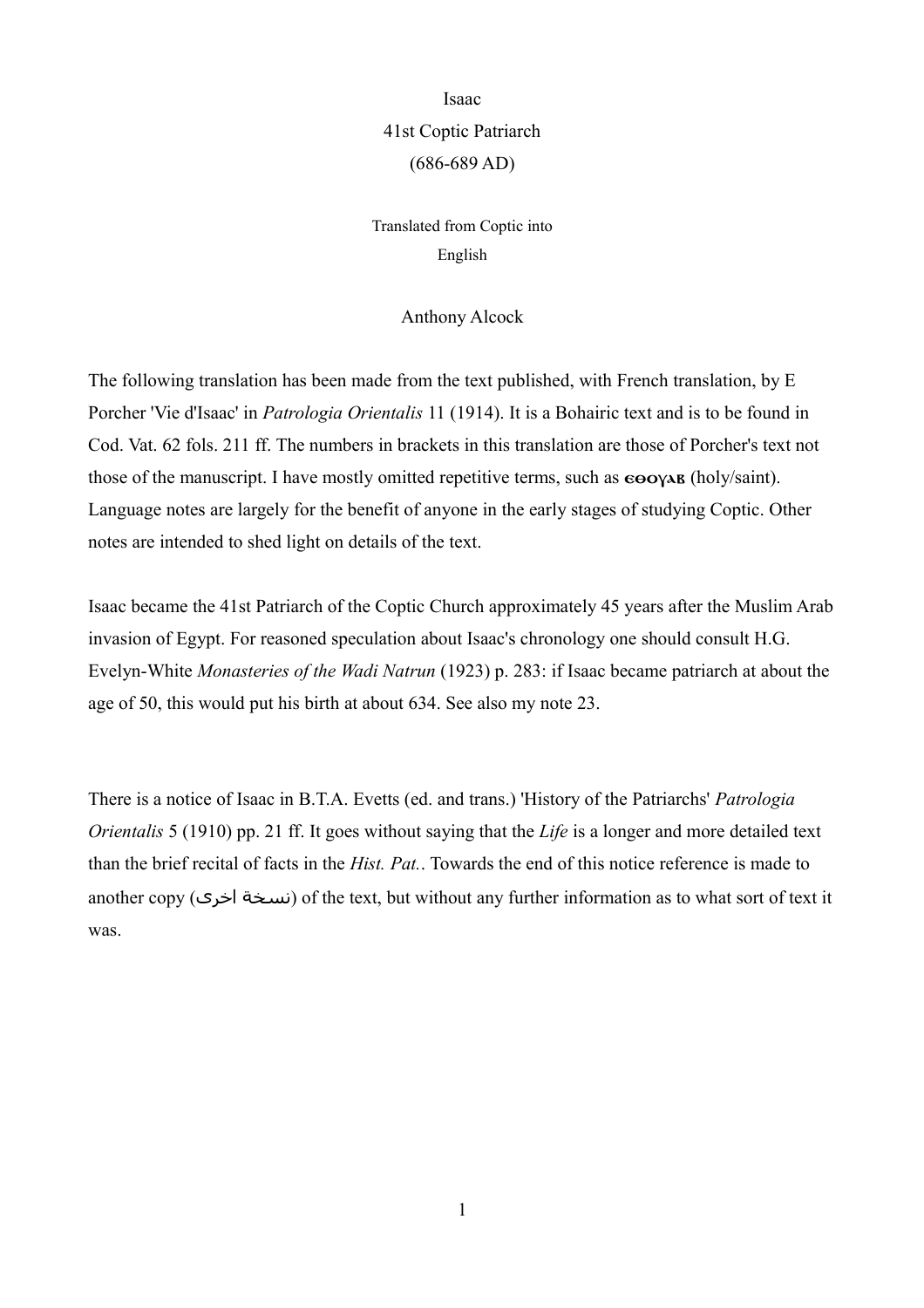## Translation

The life of the great patriarch and archbishop of the great city of Rakote, Abba Isaac, narrated by Abba Mena, the most holy bishop of Pshate.<sup>[1](#page-1-0)</sup> In the peace of God.

The remembrance of the revered patriarch, which stimulates the joy of my heart, summons us today, my beloved, to leap<sup>[2](#page-1-1)</sup> for spiritual joy and me to make way to his holy encomium. For who will be able to speak the praise of the true shepherd (**304**) and the faithful high priest of righteousness who loved virtue from childhood and the angelic life, which he strived to emulate. He was like an angel. In this he appeared shining in such a way that he was entrusted with the care of the lambs of the Church of the great city of Rakote and the whole of  $Egypt$ ,<sup>[3](#page-1-2)</sup> indeed all of what is under heaven. I, a wretched person, have not dared to say a word of my own, but the things that I have heard and that I have seen. These are the things that are written for those who can read and hear for the glory of God and His saints.

This saint, my brothers, was Egyptian by birth. He was from a town called (305) Pisho.<sup>[4](#page-1-3)</sup> His parents were pious and very wealthy with servants. Their son was the holy young man whom they named Isaac, which means 'joy'. When it was time, they baptized him in accordance with Christian practice. His parents took him to the bishop of that time, a spiritual man. As he was baptizing the boy in the font, in the name of the Father, the Son and the Holy Spirit, the Consubstantial Trinity, his eyes opened and he saw a cross of light on his head. As he was moved by the Holy Spirit, he cried aloud in the voice of a prophet, saying: (**306**) "You are great, Lord God Almighty and you are great. About your thoughts no-one will ask us." When the bishop said this, he gave the boy to his parents and said: "Protect him. He is a gift of God. He will become a great high priest in the house of God. He will be entrusted with many people." When his parents heard this, they raised their voice: "Let the name of the Lord be blessed forever."

<span id="page-1-1"></span><span id="page-1-0"></span><sup>1</sup> É. Amélineau *Géographie Copte* (1895) pp. 277ff. has a detailed entry on this place, which is also known as Nikiu. 2 CD 260a

<span id="page-1-3"></span><span id="page-1-2"></span><sup>3</sup> Rakote was the Egyptan name  $(r \cdot qd)$  of Alexandria. H.I. Bell wrote his article entitled 'Alexandria ad Aegyptum' *Journal of Roman Studies* 36 (1946) pp. 132ff.) to dispel the notion that Alexandria was simply a part of Egypt and to emphasize that it was 'next to' the country, the χώρα, a term used more than once in this text. Indeed, the 'demotic' script, first used in the 7th cent. BC, was referred to by early Egyptologists as 'enchorial', the script of the χώρα. 4 *Géog. Copte* pp. 352.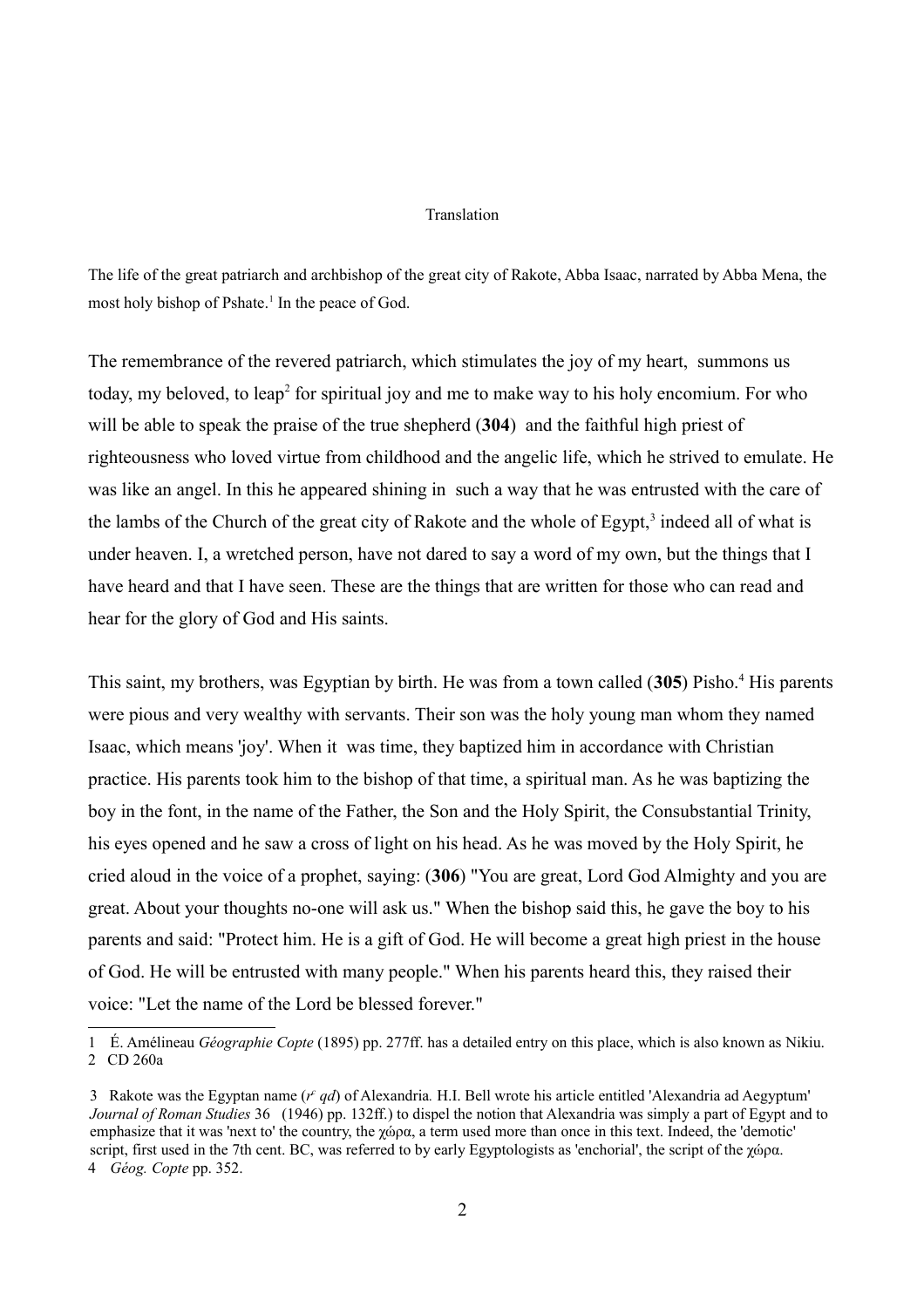When the boy was old enough, his parents sent him to school. Within a short time he was able to write and think in such a way that all those at school with him admired him when they saw the understanding that God had given him. (**307**). All those in the school deferred to him. After his studies were completed, his parents entrusted him to a relative of theirs, whose name was Meneson, a *chartularius*<sup>[5](#page-2-0)</sup> of George the eparch of Egypt, so that Isaac could become a *notarius* with him. While he was there, Isaac openly lived a monastic life. First he learned the Psalms by heart, fasting daily until evening, steadfastly observing the *synaxeis*<sup>[6](#page-2-1)</sup> and wearing a hair shirt under a shining white garment.

One day the *archon* called Meneson because he wanted to write an urgent<sup>[7](#page-2-2)</sup> letter, for he was the chief *notarius* (**308**), and when he did not find him available, he became extremely angry. He then called Isaac and asked him where his master was, and Isaac replied that he did not know. Seeing that his face was sad, he spoke to him like David before the king of Israel:<sup>[8](#page-2-3)</sup> "Why is the face of my lord sad ? Order me and I will write the letter as you wish." The *archon* was astounded at his reply and, as if to test him, said: "Go into one of these chambers and write it. Bring it that I may see it." When he had written it, he brought it and showed it to him. When the *archon* saw the letter the young man had written, he marvelled at it. He said: "How can you be such a person and I have not known of it until today ? Truly (**309**) man looks at the face, but God looks into the heart."[9](#page-2-4) From that day on the *archon* made him chief *notarius*. Everbody loved him. All those in the *praetorium* loved him and called him 'saint' because of the wisdom in him.

His parents on the other hand looked at him like a mirror, hoping that he would become master of all they possessed. They wanted him to marry, hoping for children from him. But they did not know that such was not the lot of Isaac<sup>[10](#page-2-5)</sup> but that he should become the father of many children. The one who set apart Jeremiah in the womb also set apart this saint. His parents, however, forced him against his will and betrothed him to a wife and waited for the (**310**) wedding. But Isaac felt a strong attachment to the sweet monastic life, in mind of what the Lord had said in the gospel: "He

<span id="page-2-0"></span><sup>5</sup> LSJ renders this term as 'keeper of archives'. The job probably included letter-writing. As with other specialized terms I have left in the Latinized form. The 'eparch' was a prominent official who undoubtedly required assistance with his correspondence. What the precise difference between 'chartularius' and 'notarius' is, I cannot say. The *praetorium* is the governor's residence.

<span id="page-2-1"></span><sup>6</sup> This term can be understood in so many ways that, like Porcher, I have retained the Gk. G.W.H. Lampe *Patristic Greek Lexicon* (1961) 1352 meaning (6) 'times', e.g. after a vigil, in the early morning, after a fast.

<span id="page-2-2"></span><sup>7</sup> Gk word is usually understood as 'necessary'

<span id="page-2-3"></span><sup>8</sup> Seems to be an unspecific reference to the complex relationship between David and Saul in 1 Sam. 18

<span id="page-2-4"></span><sup>9</sup> 1 Sam. 16,7

<span id="page-2-5"></span><sup>10</sup> Interestingly miswritten as 'Jacob' cf. Gen. 27.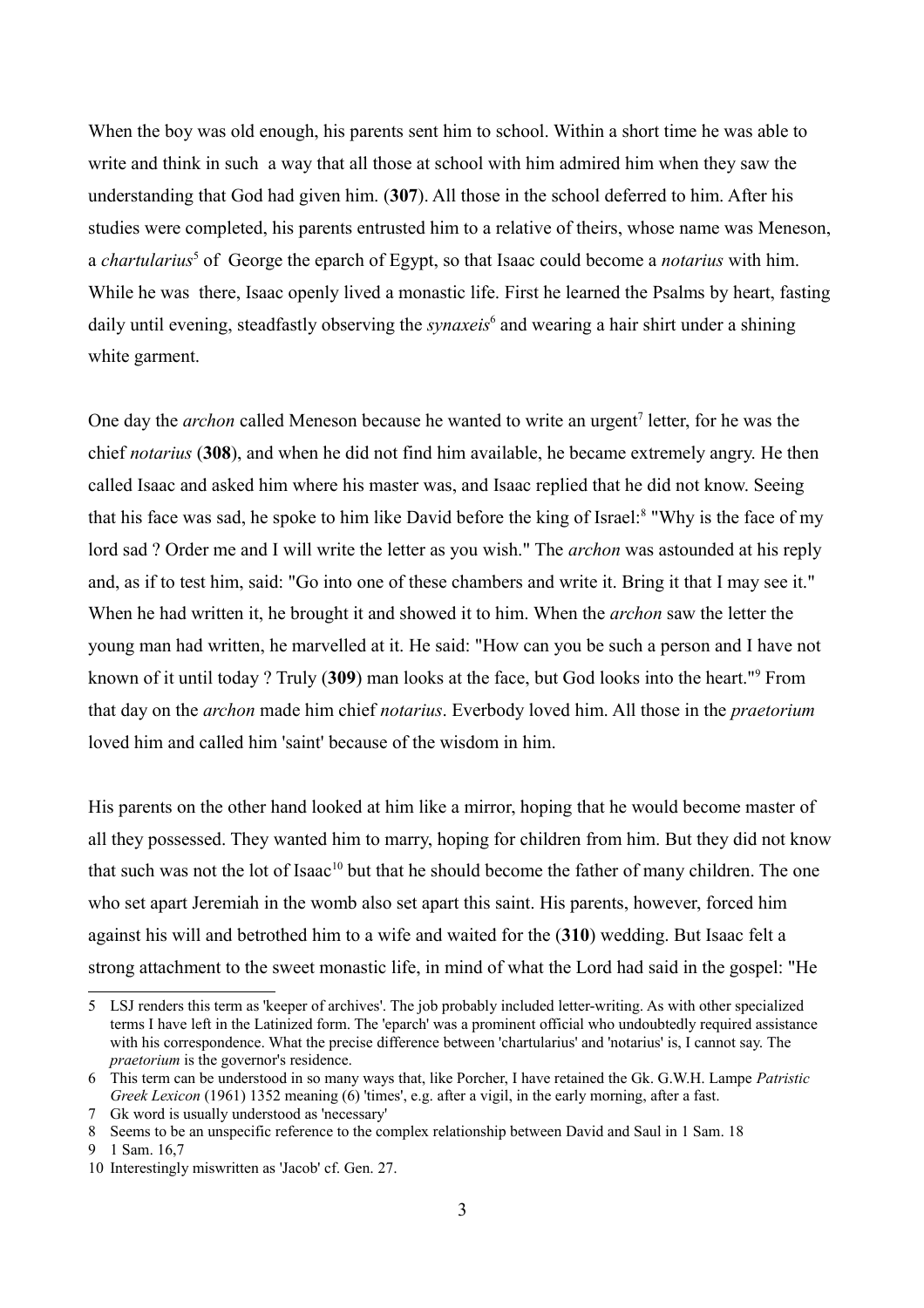who loves his father or mother more than me is not worthy of me."<sup>[11](#page-3-0)</sup> And again: "He who abandons father, mother, wife, brother, house, stable or son for the kingdom of God, will be rewarded double in this life and the life to come, eternal life."[12](#page-3-1) The Apostle cries out: "The form of this world will pass, but I want you to be without care."[13](#page-3-2) The apostle John: "This world will pass and its desire. He who does the will of God will be forever."[14](#page-3-3) (**311**) And again: "Everything in the world, desire of the eyes and flesh, are not punished as they deserve<sup>[15](#page-3-4)</sup> They are not of God, but of this world." These were the daily meditations of the just man as he decided in his mind to leave the vanity of this world and its cares.

At this point George the *notarius*[16](#page-3-5) died, to whom the young man had been an assistant. When the *archon* died and the saint found the opportunity he wanted, he left the *praetorium* and went home and stayed with his parents for some days. They looked after him and gave him strength, fearful that he might disappear (**312**) from them when they saw his great fervour for good. At length, while matters were so, the young man left his home without letting of his family know. He went to the holy desert of Shiêt,<sup>[17](#page-3-6)</sup> populated by choruses of angels of God, that is, the blessed monks, who mortify their flesh with the labours of virtue and bear the death of Jesus at all times in their body, hoping for the glory that will be revealed to them, as it is written: "Since we suffer with him we will also be glorified with him."[18](#page-3-7) When he arrived at Shiêt, he stayed in the monastery of the one of blessed memory, Abba Zachary the Presbyter and hegumen of the holy *lavra* of Abba Makarios, (313). the one who became bishop of Soi,<sup>[19](#page-3-8)</sup> a holy man who saw visions. When the elder, Abba Zachary, saw the young man coming to him, the Lord opened his eyes and he saw the light of a cross on his head. When he saw this unbelievable sign, he was astonished and cried out: "As your works, Lord, have become great, your thoughts have become very deep."[20](#page-3-9) As Zachary was wondering what would happen to this young man, he was immediately instructed by an angel of the

<span id="page-3-0"></span><sup>11</sup> Matth. 10, 37

<span id="page-3-1"></span><sup>12</sup> Matth. 19, 29 (and others gospels). 'Double' translates the Coptic **κωε**, not the Greek έκατονταπλασίονα 'a hundredfold'.

<span id="page-3-2"></span><sup>13</sup> 1 Cor. 7, 31

<span id="page-3-3"></span><sup>14</sup> 1 John 2, 17.This tradition is in line with that of Jerome, viz. that John the Evangelist wrote at least the first letter of John cf. *de viris illustribus* (§18) in which the view is expressed that *duas posteriores Epistolas Joannis, non Apostoli esse, sed Presbyteri*.

<span id="page-3-4"></span><sup>15</sup> This is essentially a quotation 1 John 2, 16, but the phrase †метредаро мпавнос 'the pride of this life' is replaced by a completely different phrase  $\gamma$ <sup>x</sup>  $\gamma$ x $\gamma$  $\gamma$  $\gamma$  $\gamma$  $\gamma$  be  $\gamma$  are beinpopulary. which may be translated as 'they are unattainable in their punishment.' (for  $\mu$  $\omega$  $\alpha$  cf. CD 207b) The phrase is not only intrusive, it also unintelligible. The translation provided here, from the suggestion made in a note by Porcher, may not be defensible but is at least intelligble. 'Bundling' of scriptural references is not uncommon in this text.

<span id="page-3-5"></span><sup>16</sup> The next sentence describes him as *archon*.

<span id="page-3-6"></span><sup>17</sup> The Greek form of this name is Scetis

<span id="page-3-7"></span><sup>18</sup> Romans 8, 17

<span id="page-3-8"></span><sup>19</sup> *Géog. Copte* p. 406

<span id="page-3-9"></span><sup>20</sup> Ps. 91, 6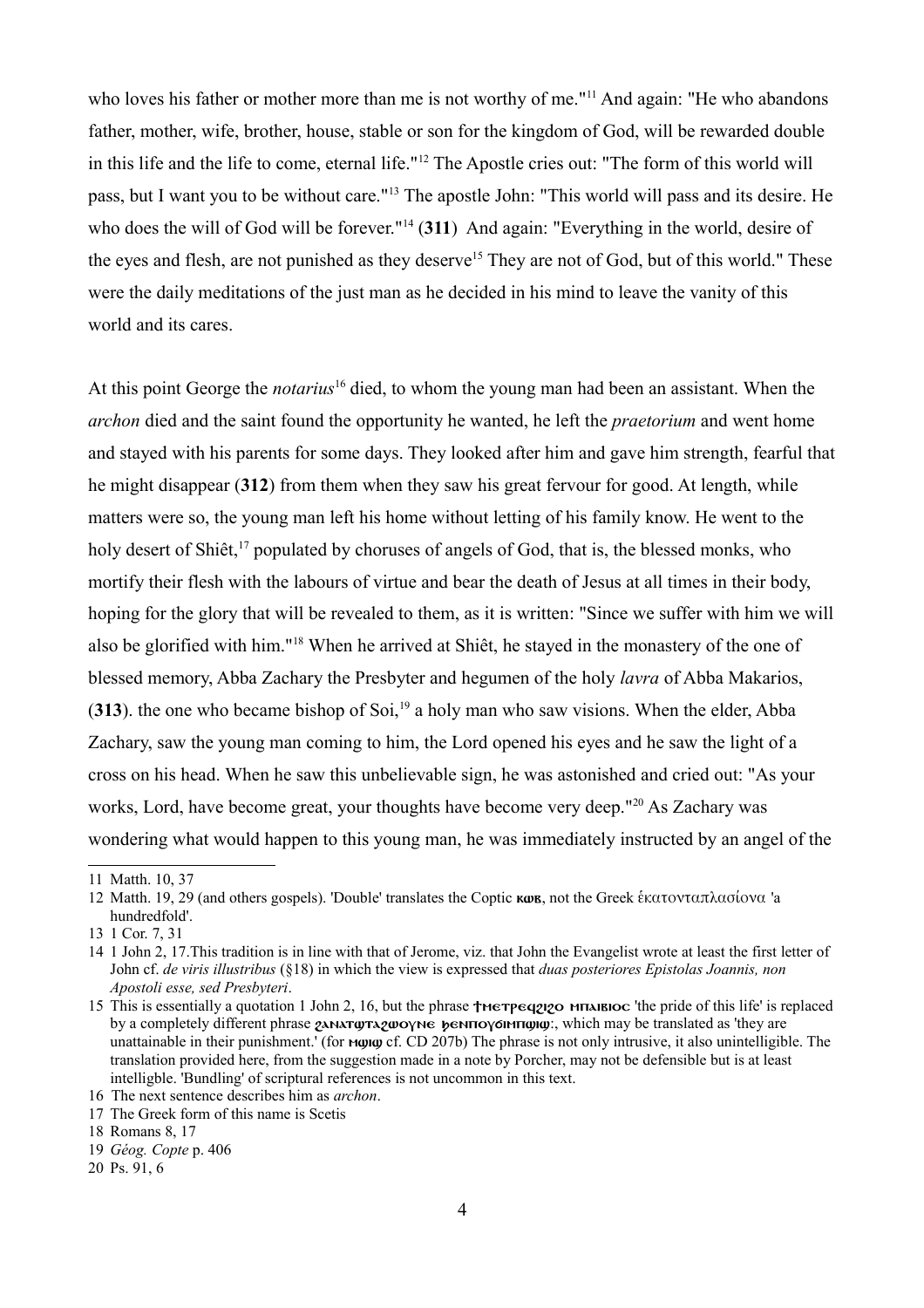Lord who said: "The Lord has granted you a great gift: this young man has come to you. (**314**) He will become a shepherd of the sheep belonging to Christ and a patriarch of the bishops." When the holy elder heard this from the angels, he rejoiced greatly.

Isaac spent three days with the elder speaking of his salvation. He sent Isaac to Terenoute<sup>[21](#page-4-0)</sup> to stay with a dear friend of his until he learned what the parents of the young man intended to do. He was afraid that they would find the young man with him and do harm to the holy place because of him, for the elder was a very well-known person. When the young man arrived at Terenoute, he went to the man's house and was told by his sons that their father was in the fields. The young man went up to the barn, took some straw, covered himself with it and went to sleep. .(**315**) The man returned from the field. His name was Jospeh and he was a presbyter, of whom many testified that he was a  $\frac{1}{2}$  confessor<sup>[22](#page-4-1)</sup> who had been arraigned before the tribunal of the impious Cyrus and badly beaten for his confession. When he returned from the field, he üut his donkey in the stable and went up to the barn to get *bersim*<sup>[23](#page-4-2)</sup> for the animal. He saw the straw covering the young man, the form of a cross of light above him and flashes of light issuing from it. The presbyter was astonished at this miraculous vision. He went up to inspect the young man and asked him where he was from. The young man explained. (**316**) At that moment he took the young man's head and kissed it: "The blessing of the Lord upon the head of true one<sup>"[24](#page-4-3)</sup> and again: "Upon their head is blessing and joy." The presbyter let him stay from some days.

Let us return to the day when Isaac left his home and we will tell you what happened<sup>[25](#page-4-4)</sup> for the glory of God. When his parents looked for him but did not find him, there was great weeping and mourning. Their joy became mourning. They looked through all the monasteries but did not find him. They went to Shiêt in search of him, but the holy elders did not reveal him to them, for it was their custom to help each other and to keep each other from the desires of (**317**) of the world, doing their utmost to complete the word of the Saviour: "There is no love greater than that one lay down

<span id="page-4-0"></span><sup>21</sup> *Géog. Copte* p. 493

<span id="page-4-1"></span><sup>22</sup> Samuel of Kalamun is also called 'confessor' cf. A. Alcock *Samuel of Kalamun* (1983) p. 16. Cyrus was sent to Egypt around 631to try to persuade the largely monophysite Egyptian Church to accept some form of the Christology ratified at the Council of Chalcedon in 451. Cyrus was from the Black Sea town of Phasis and was known as the Colchian. He organized a synod of some sort in Alexandria and made his way to the Fayyum, where he was greeted with some ceremony by the Victor the bishop of that place. It is clear that in his dealings with those who refused the document he wanted them to sign, probably the Henoticon of Zeno but known dismissively as the Tome of Leo, violence was involved.

<span id="page-4-2"></span><sup>23</sup> The term used in mod. Egypt for the clover (*trifolium alexandrinum*) which is harvested by farmers for their animals on a daily 'need to use' basis.

<span id="page-4-3"></span><sup>24</sup> Prov. 10, 6 followed by Is. 35, 10

<span id="page-4-4"></span><sup>25</sup> Paraphrase of  $\pi x$  w. The 'flasback' technique is common enough in non-linear narrative, but I have the feeling it is rare in Coptic.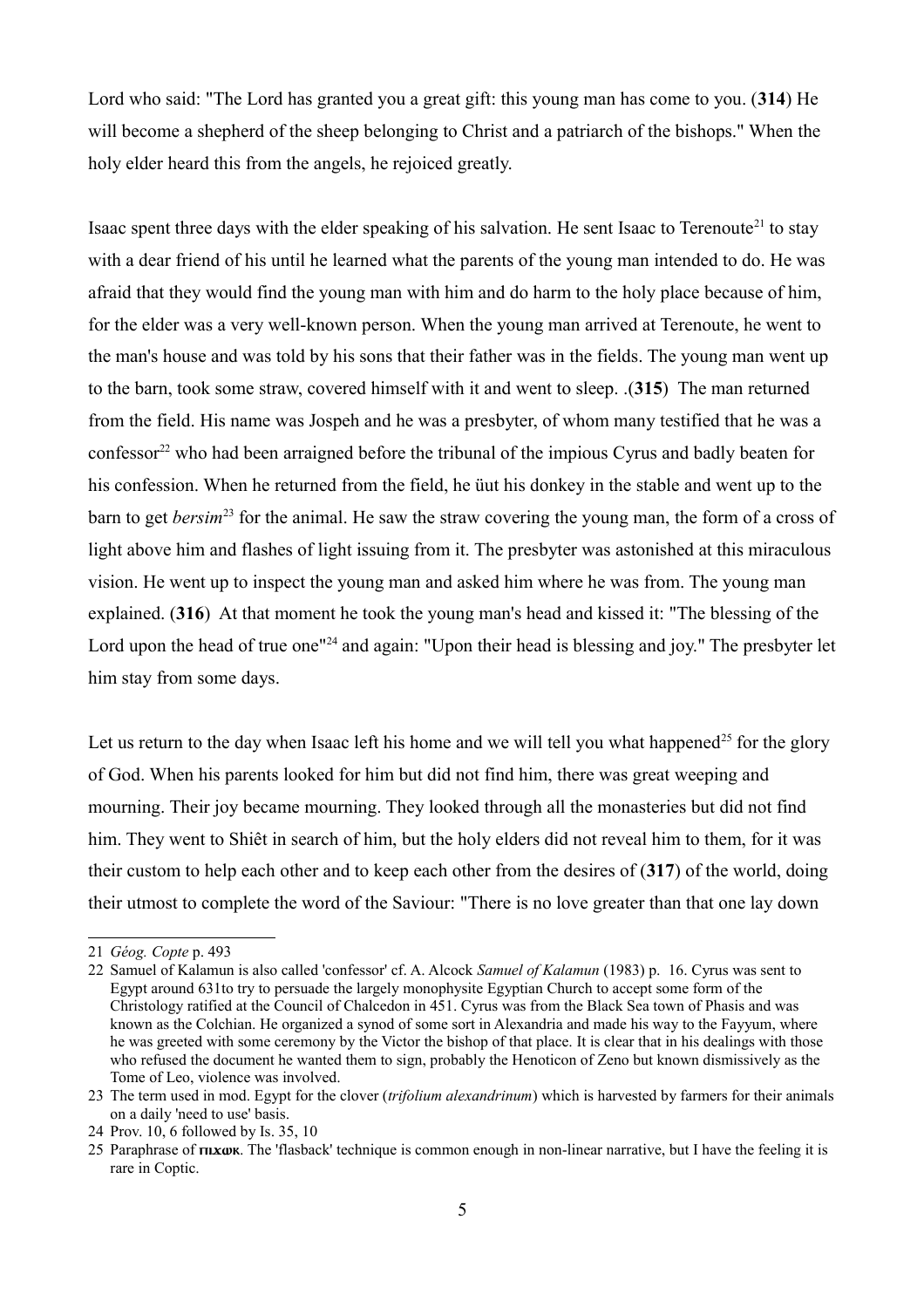When his parents saw that he would not reveal himself, they went to Rakote to the archbishop<sup>[27](#page-5-1)</sup> and told him of the matter. He became afraid that they would tell the authorities<sup>[28](#page-5-2)</sup> and that harm would come to the monastery. He sent a letter to Shiêt that the young man should not be allowed west of the river.[29](#page-5-3) Zachary saw the snares of the devil and chose to take upon himself myriads of dangers for him rather than give him up to his parents again, in fulfilment of the word of God: "He who receives a child like this in my name receives me."[30](#page-5-4) (**318**)

After he had shaved the head of the young man, he put the monastic garb on him. He called one of his disciples named Abraam, an ascetic, and said to him: "Arise and take the young man and go to the monastery of Pamaho.<sup>[31](#page-5-5)</sup> Stay there until the Lord convinces his parents, and I will send for you." They arose and went as their father had said. They stayed in the monastery for up to six months. Isaac said to Abraam: "Arise and come with me to my parents and I will reassure them, for if I do not reassure them, they will not release me." When Abraam heard this, he was very sad, thinking that the young man had repented $32$  and wanted to leave the monastic life because of the troubles that were assailing him. (**319**) The elder spoke to him: "Do no not be downhearted in your troubles, for it is written, 'Trouble generates endurance; endurance experience; experience hope; hope does not make one feel ashamed.<sup>1[33](#page-5-7)</sup> Now, my beloved brother, let us endure for this short time, for it is written: 'He whom the Lord He teaches.'<sup>[34](#page-5-8)</sup> And again: 'My son, if you go and work for the Lord, prepare your soul for tests.'[35](#page-5-9) It is also written: 'Test me. God. Know my heart.'[36](#page-5-10) If God does not first test you, how will He know our love for him ?" Abraam said this and other things like it to Isaac. (320) The young man replied: "Your teaching is good, holy father. Not only am I prepared<sup>[37](#page-5-11)</sup> to follow you but I am prepared to die for the name of Our Lord Jesus Christ, the one for whom I have left everything and followed Him to<sup>[38](#page-5-12)</sup> become worthy of eternal life through His goodness."

<span id="page-5-0"></span><sup>26</sup> John 15, 13

<span id="page-5-1"></span><sup>27</sup> Probably Benjamin (623-662).

<span id="page-5-2"></span><sup>28</sup> The only authority higher than Benjamin was presumably the Arab Muslim viceroy, chronologically the most suitable being Abdallah ibn Sa'ad (646-656).

<span id="page-5-3"></span><sup>29</sup> I do not understand this.

<span id="page-5-4"></span><sup>30</sup> Matth. 18,5

<span id="page-5-5"></span><sup>31</sup> H.G. Evelyn-White *History of the Monasteries of the Wadi Natrun* (1923) p. 283

<span id="page-5-6"></span><sup>32</sup> The reading must be  $o\gamma\omega\mathbf{m}$ , as in Porcher's critical apparatus cf. CD 478b. It is interesting to compare this idiom with the English 'eat one's heart out'

<span id="page-5-7"></span><sup>33</sup> Romans 5,4ff.

<span id="page-5-8"></span><sup>34</sup> Prov. 3, 12

<span id="page-5-9"></span><sup>35</sup> Eccl. 2,1

<span id="page-5-10"></span><sup>36</sup> Ps. 25,2

<span id="page-5-11"></span><sup>37</sup> One has at least to understand  $\uparrow$ **CERTOT** if not to supply it.

<span id="page-5-12"></span> $38$  ewwn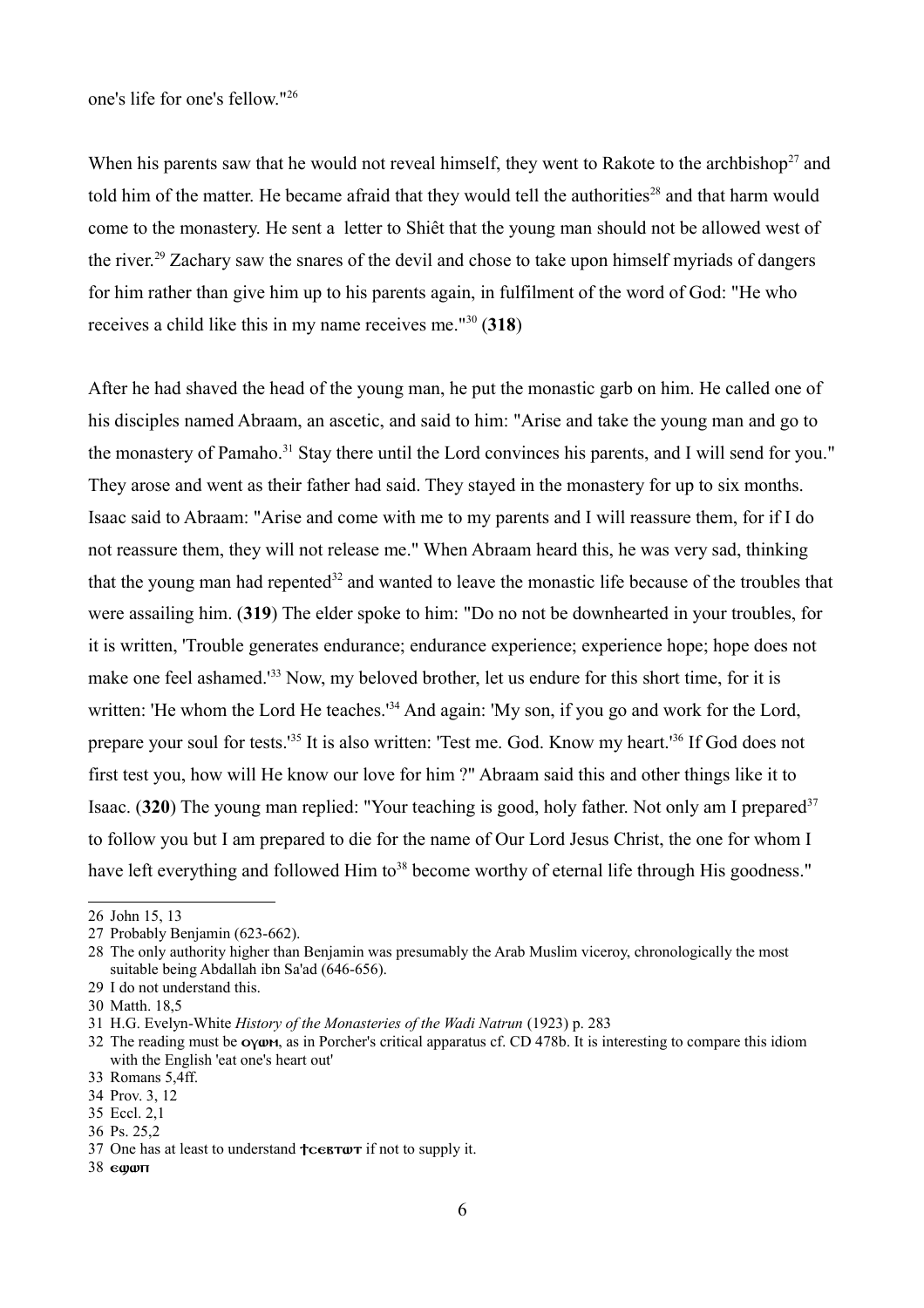When the elder heard this from the young man, he rejoiced greatly.

The two set off together and walked with each other reciting the word of God until they reached the young man's village. His parents had a place outside the village in which a monk lived. They stayed here after the sun had set. The monk gladly received them, even though he did not know them. Isaac asked him: (**321**)"Do you know, my father, if Isaac the *notarius* has been found ?" He replied: "No, he has not been found. There is great mourning in the young man's house because of him. Since he left, they have been mourning his loss." He then replied and said: "I am Isaac." The aged monk was astonished. He then worshipped him. Isaac<sup>[39](#page-6-0)</sup> made him swear not to tell anyone. Isaac had a relative, a deacon named Philotheos, a God-fearing man, who was like a father to all his relatives. Isaac sent for him and he came. When they saw each other, they rejoiced greatly. Isaac said: "If I have found favour in your presence, speak on my behalf to my parents so that they do not hold me back." The deacon left and spoke with his parents.[40](#page-6-1) They swore to him. (**322**) He then told them everything. When they heard him, they cried out with joy and exultation. The entire village was quickened<sup>[41](#page-6-2)</sup> over the young man. When his parents saw him as a monk, they did not know what to do. Astonished, they did not know what to say. In particular, they were unable to do anything because of the oath they had sworn to the deacon. They kept him with them for a month to get their fill of his beauty, for he was very comely in appearance, almost one might say an angel of God. He spoke to them of what was good for their soul: "My parents, I beg you. Do not put your faith in this unstable wealth and do not gloat because of the extent of your possessions, for they will pass quickly. (**323**) So do not let temporary things destroy the eternal things you have. Let the bellies of the poor be sated from what you have" Thus he came away from his parents and went out to the desert.

It was said of him that when he was asleep he often saw cherubim of light coming and covering him with their wings so that he arose from sleep, and in this way he saw himself going up to heaven. The unutterable favours God confers on the sons of man, come and see the glory of this man protected by the cherubim.

It was also said of him from the day he was born until the day he went to God he remained sexually

<span id="page-6-0"></span><sup>39</sup> As elsewhere in Coptic texts the 3rd person pronoun is used rather more freely than in English. I have occasionally replaced the pronoun with a proper name in the interest of clarity.

<span id="page-6-1"></span><sup>40</sup> Something appears to be missing here: tt would seem that Isaac is interviewing his parents and is trying to persuade them not to keep him there.

<span id="page-6-2"></span><sup>41</sup> Parallel to the early English word meaning 'animate, enliven'.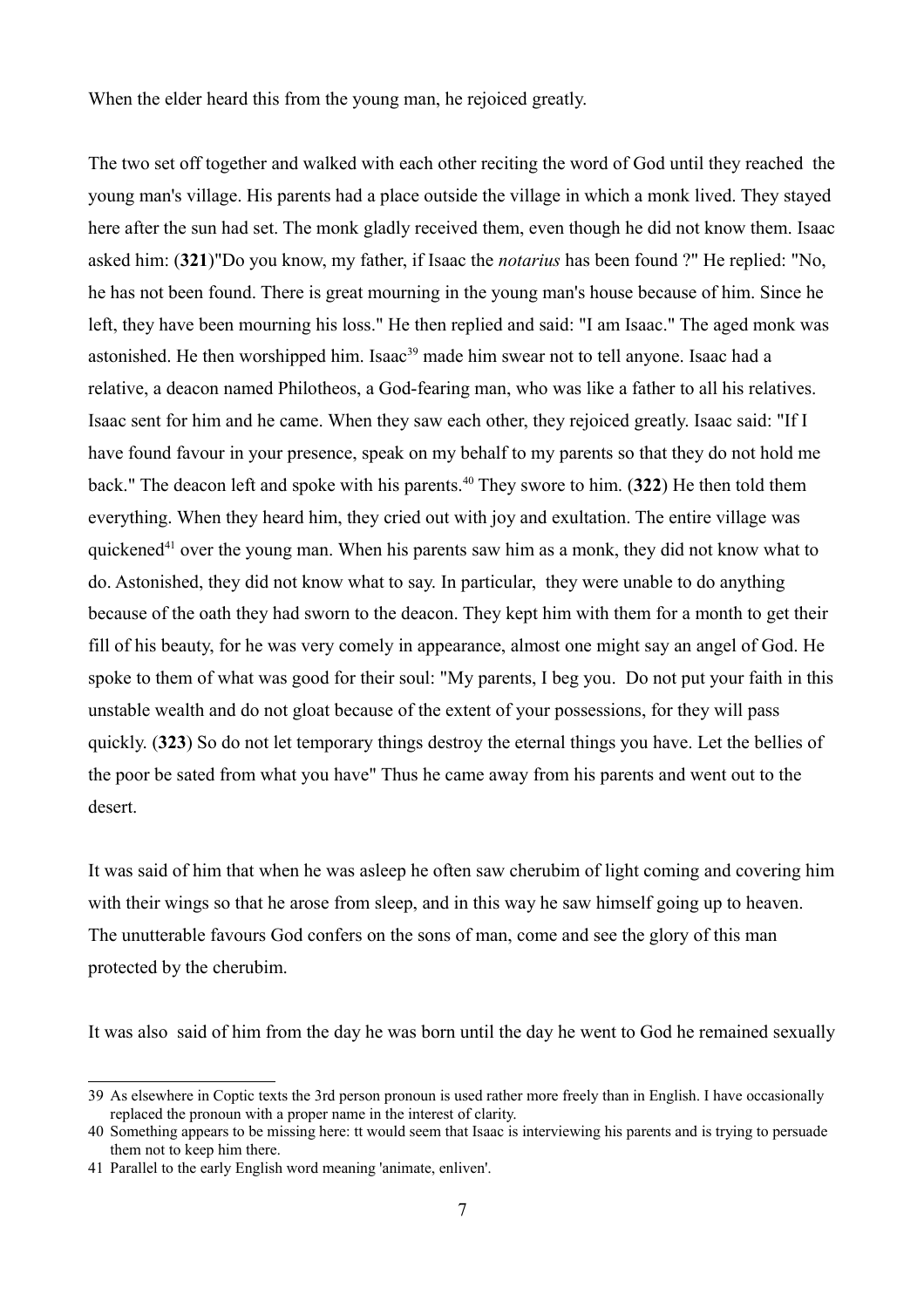abstinent. For it is written that the angel of the Lord encompasses<sup>[42](#page-7-0)</sup> all those who fear him and he will save them. (**324**) A month after he had left his parents, they granted him everything he wanted. He kept chanting<sup>[43](#page-7-1)</sup> with the prophet:<sup>[44](#page-7-2)</sup> "With the help of my god I will go through a wall" and "The snare is broken" and "Your right hand, Lord, has done a work of power."[45](#page-7-3) When he came to Shiêt, the sacred desert of God, he kept saying the word of the Theologos:<sup>[46](#page-7-4)</sup> "Give me the desert and Christ" When his spiritual father saw this, he rejoiced greatly. He stayed with Abba Zachary, giving him a hand in all he did, as Joshua served Moses. He observed the conduct of the brothers in the monastery, as they went about spiritually edified with care [47](#page-7-5) and surpassing each (**325**) other in virtue, like trees laden with fruit. Isaac's virtues were miraculous, those which he exhibited in his conduct, so that he was above everyone in the monastery. He humbled the flesh through the labour of ascetic practice.[48](#page-7-6) He was also kind and humble, adorned with all the graces of the Holy Spirit. He did not sleep much at night, but on Sunday he did not sleep at all. He lit the fire for the brothers, waited on them, laid the table for them, like the Saviour. He it was who said: "The greatest among you will be your servant."[49](#page-7-7) His brothers used to come to him with lots of money and clothes, and he would distribute them to the brothers in the monastery. He was a (**326**) comfort to all the brothers who came to him and received great strength from him. Their spiritual father ordered the brothers in the convent: "If Isaac comes to the cell of one of you, stand until he leaves", but he did not tell him lest he become proud. When the Lord told the holy elder what would happen to him, he ordered the brothers, as is written: "The Lord will do nothing without telling the servants."[50](#page-7-8)

If I said of this saint, my beloved, he was singled out from birth, I am not wrong. For I see that this is true. When he applied his attention to the scriptures, no question was beyond him, especially the writings of the doctors of the Church. (**327**) There was an elder in the desert, a great ascete, to whose virtues everybody attested. When he saw Isaac, he said to the brothers who were with him: "He is an Israelite. There is no guile in him.<sup>[51](#page-7-9)</sup> He will be archbishop of the city of Rakote and patriarch. He will be great before the Lord and his words will reach the ends of the earth." When the brothers heard this from the elder, they marvelled and glorified God, the one who reveals his mysteries to those worthy of them, as is written: "Those who have not seen will see and those who

<span id="page-7-7"></span>49 Matth. 20,26

<span id="page-7-0"></span><sup>42</sup> CD 127b

<span id="page-7-1"></span><sup>43</sup> To reflect the iterative nature of the Imperfect.

<span id="page-7-2"></span><sup>44</sup> Ps. 17, 30. David, 'author' of the Psalms, was also known as prophet, e.g Ps. 8, 3ff. is taken as a prophecy

<span id="page-7-3"></span><sup>45</sup> Ps. 17, 30: 123, 7; 117, 16

<span id="page-7-4"></span><sup>46</sup> I cannot locate this quotation. For Theologos as a name cf. G.W.H. Lampe *Patristic Greek Lexicon* (1961) 628a

<span id="page-7-5"></span><sup>47</sup> This is a paraphrase of:  $\phi \in V$   $\mathcal{A}$  is new  $\phi \in V$ . The word  $\mathcal{A}$  we can also refer to a rule.

<span id="page-7-6"></span><sup>48</sup> Gk. ἅσκησις conceptually similar to the spiritual aspect of the Ar. *jihâd* (جهاد(

<span id="page-7-8"></span><sup>50</sup> Amos 3,7

<span id="page-7-9"></span><sup>51</sup> John 1, 47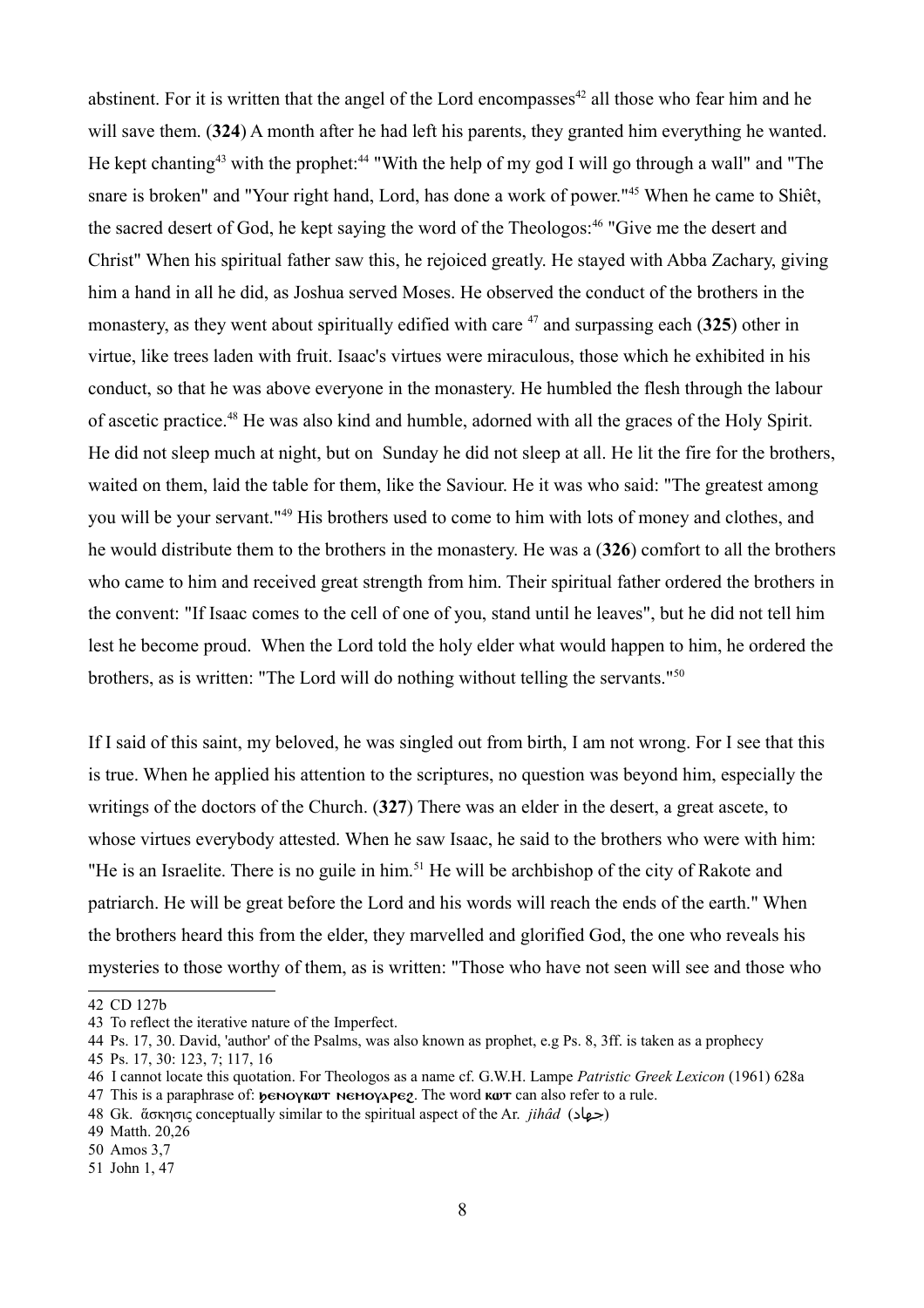hear have not understood."[52](#page-8-0) Saint Isaac continued to make progress in all the virtues so that fame of him was heard in every part of Egypt.

(**328**) Many renounced the world and became monks, one of them Meneson, who had been a *notarius* to him previously. Meneson had heard that Isaac had renounced the world and himself came to be a monk with him. There was another one called Ianne, from a well-connected family, a companion of this saint, an adherent of the faction of the 'unblessed', of whom it is said that they have not had an archbishop since the days of Dioscorus.<sup>[53](#page-8-1)</sup> They seceded from the Church and became heretics. When he came to him, Isaac made him Christian and a monk. He became like a saint so that he was consecrated bishop and entrusted with the care of many. These were the first gifts that Isaac brough to the Lord. The wicked devil was unable to watch Isaac making progress in virtue.

(**329**) One night when the saint was asleep, a demon blew in his ears, and Isaac woke up. He was unable to sit up. He told his father about the struggle.<sup>[54](#page-8-2)</sup> He was very troubled. As the elder had no great experience<sup>[55](#page-8-3)</sup> of this struggle, he sent him to a great ascete, who had had a great deal of trouble from demons. When the ascete saw Isaac, the young man told him of his struggle. The elder said; "Young man, I will not be able give you a command because of your father, for you are a community man. Go to your father and do what he tells you. I hope to God that you find peace."[56](#page-8-4) He went back and told his father the words of the elder. His father replied: "Go and clean the latrines<sup>[57](#page-8-5)</sup> of the brothers. I believe that God will give you peace." (330) Isaac accepted the word in peace. He was constantly pursuing humble activities, and spent six moths doing so, drawing water and cleaning the latrines. After this great struggle facing him<sup>[58](#page-8-6)</sup> God granted him much healing.

Once the brothers had gone to the fields for kindling material. They came back after they had finished their work and went into their cells. On their way Saint Isaac fell behind the brothers, picking fragrant desert flowers.He came to a fragrant tree to pluck from it and there was a viper in in the middle of it that rolled itself around his hand. When the brothers saw this, they cried out

<span id="page-8-0"></span><sup>52</sup> Mk 4, 12

<span id="page-8-1"></span><sup>53</sup> Porcher has no note on these people. CD 336a quotes this passage, apparently the only one known when Crum compiled his dictionary, with the speculation that these people may not have received communion.

<span id="page-8-2"></span><sup>54</sup> Gk. πόλεμος, conceptually similar to the martial aspect of the Ar. *jihâd* (جهاد(

<span id="page-8-3"></span><sup>55</sup> CD 775a

<span id="page-8-4"></span><sup>56</sup> Illustrates the division between the two different sorts of monastic life, cenobitic and eremitic, and the respect each had for the other.

<span id="page-8-5"></span><sup>57</sup> Lit. 'sitting places'.

<span id="page-8-6"></span><sup>58</sup> Porcher: 'qui pesa sur lui'.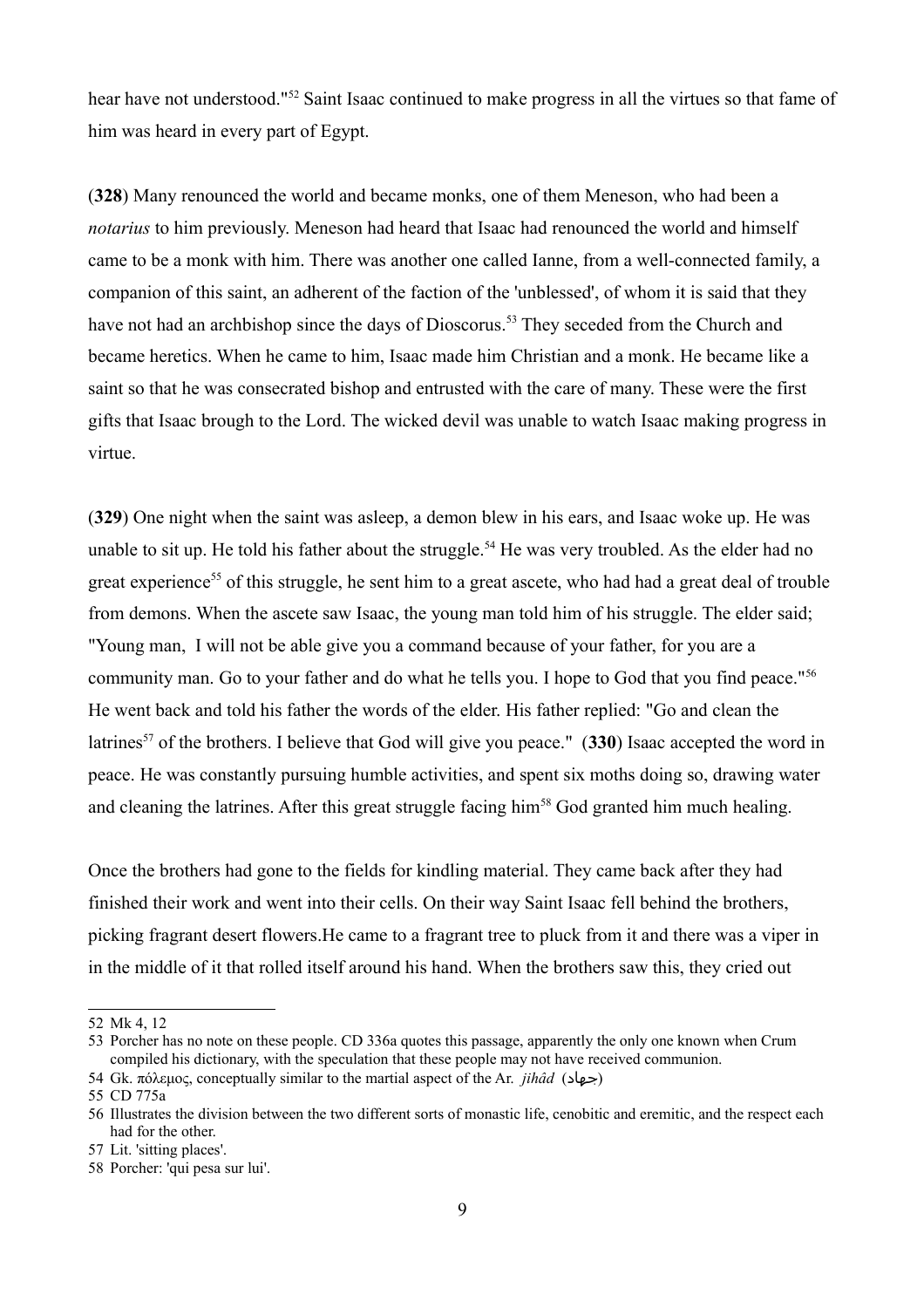thinking that he would die. He shook it off and no harm came to him.(**331**) When the brothers saw this miracle, they threw themselves down and worshipped him.

My beloved, you see this young saint is like the apostles and came to resemble them. As the Lord said to His apostles: "He who keeps my commandments, all the wonders that I have performed, they too will perform them."[59](#page-9-0)

At that time the archbishop was looking for an able man to make him his *syncellus* and *notarius*. He was told about Isaac, and he sent to Shiêt for him. Isaac went, for he could not disobey him. When the archbishop saw him wearing a humble garment, he asked him if he was Isaac, and Isaac replied humbly that he was. (**332**) He ordered Isaac to write a letter than he might see it, as he had heard about him. He wrote a letter, but deliberately ruined it, thinking that, for this reason, the archbishop would dismiss him and not detain him, because he loved the solitary life. He compared himself with the prophet David, who retired<sup>[60](#page-9-1)</sup> before Achous king of Geth. His servants told Achous that this was King David, for whom the maidens of Israel had danced, that Saul had smitten thousands but David tens of thousands, but still he did not get what he wanted. When the attendants of the archbishop saw the letter, they said to him: "We need people like you."(**333**) The archbishop learned that he had done it deliberately and said to him: "Good. Go. Write like this. But know this: you will not leave this place." When the saint saw that he had not obtained his wish, he wrote a second letter, which was quite marvellous. The archbishop rejoiced greatly like the man of whom it is written in the gospel that he found a pearl<sup>[61](#page-9-2)</sup> and said: "As we have heard, so have we seen."<sup>[62](#page-9-3)</sup> He said to those standing around him: "Truly, my children, what we<sup>[63](#page-9-4)</sup> have asked for, we have obtained through the power of God. For a man such as this we need."

(**334**) The young man was distressed. He did not wish to go among people and frequently implored the archbishop. At length he persuaded the archbishop to release him. However, the archbishop

<span id="page-9-0"></span><sup>59</sup> Acts 38, 3ff.

<span id="page-9-1"></span><sup>60</sup> The reference is to 1 Sam. 21,11ff. and since, in my view, the connection between the two events is not immediately obvious, I will provide a summary of the Biblical episode here: David has fled to the Philistines to escape the anger of Saul; he is well received by Achous (known in Psalm 34 as Abimelech), a Philistine potentate, but begins to regret his disgraceful behaviour and apparently feigns madness.

The Coptic text reads **etagaig needs**. CD 378b cites the passage and says of **cong**, 'meaning unknown'. On the basis of the Biblical story Porcher suggests  $n\text{co}x$ : 'he made himself foolish'. which seems to refer to David's peculiar behaviour in the story: the Sahidic version published by James Drescher *Kingdoms I and II* (1970) describes David as  $\epsilon \Delta q \bar{p} \Theta \epsilon$  Networth  $\bar{p}$  in the having become like those who are deranged'.

<span id="page-9-2"></span><sup>61</sup> Matth. 13, 46

<span id="page-9-3"></span><sup>62</sup> 1 John 1,1

<span id="page-9-4"></span><sup>63</sup> Text: 'you'.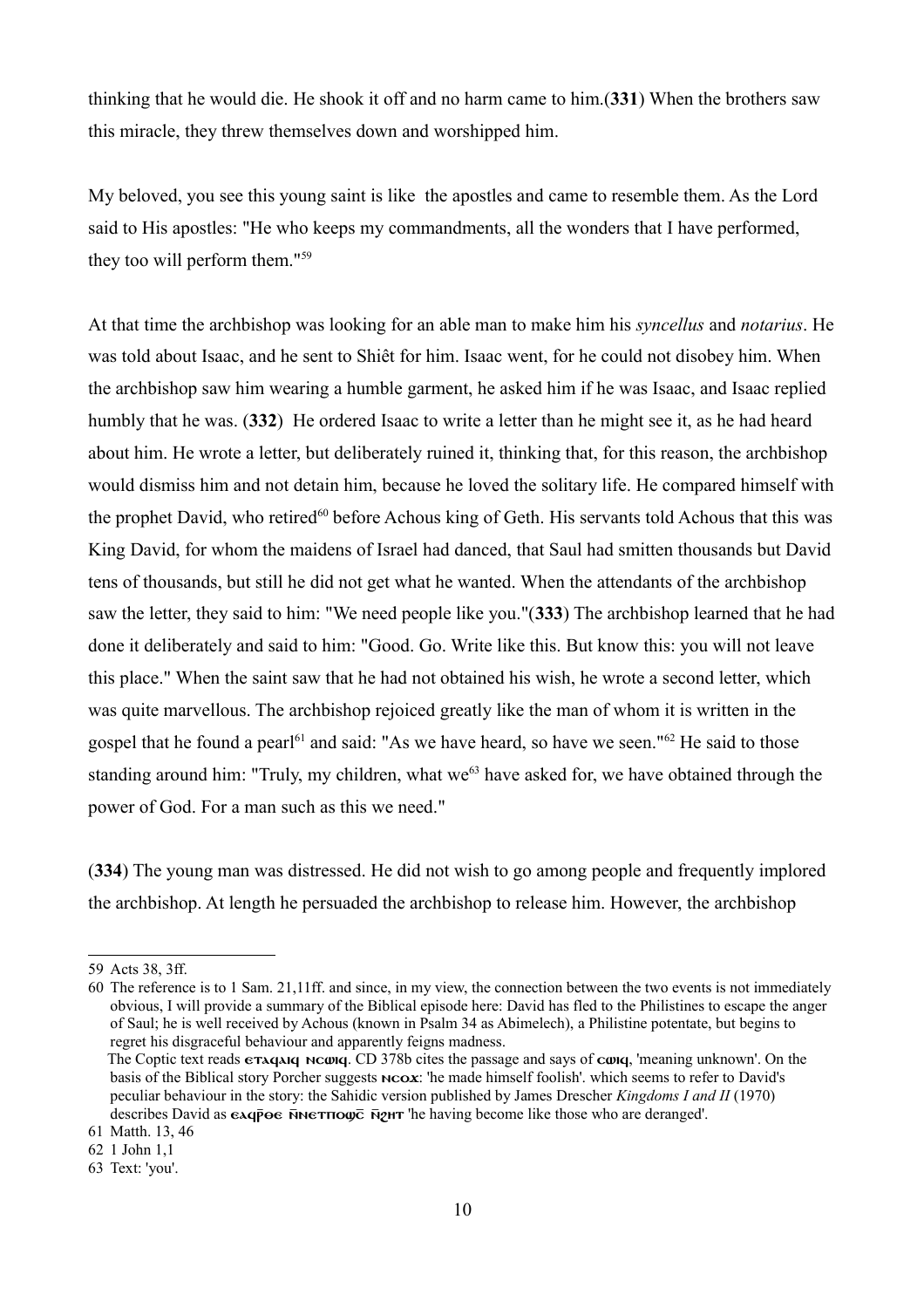convinced him to stay for a month each year<sup>[64](#page-10-0)</sup> to write the feast regulations. He then left to return to the desert which he loved. In the meantime the bishop of Sais died. His spiritual father was chosen and made bishop of Sais. Isaac remained in the monastery with his brothers.

Once he went to visit and see him. When they met each other, they rejoiced. And there was a man named Isaac, a *chartularius* of the country of Egypt. There was someone from a town called (**335**) Jebronatheni<sup>[65](#page-10-1)</sup> who had great faith in the bishop Abba Zachary. He went to him to ask: "Since the governor has sent for me to give him an account of taxes, I would ask you to pray to the Lord on my behalf that He might reveal to you what will happen so that I can make arrangements for my household." The bishop replied: "My son, I cannot do as you think I can." The man said: "I believe in the Lord that whatever you ask He will give it to you." In the evening Zachary the bishop went to Isaac his disciple and said: "Let us pray together this evening so that the Lord Our God will reveal to us what will happen to this man." While the two stood praying, at that moment the entire place became full of light. The (**336**) elder was unable to bear the light and fell to the ground. Saint Isaac remained motionless until<sup>[66](#page-10-2)</sup> he contemplated the light of the Lord in fortitude and the angel of the Lord told them what would happen to the man. When the bishop stood up, he said to the saint: "Your good deeds have given me strength, my son." Isaac replied humbly: "God is with your prayers. They have given me strength, my father." The bishop said:<sup>[67](#page-10-3)</sup> "It was because of his purity that he was able to bear the light." It is written: "Blessed are those who pure in their heart for they will see God."<sup>[68](#page-10-4)</sup>Truly the word of the Saviour has been fulfilled in this saint: "If two of you gather in this land (**337**) for anything they will ask, it will happen to them from my Father in heaven."[69](#page-10-5)

Thus he left his father and went to the desert he loved and stayed in the monastery with his brothers. He was a comfort to them and they looked at him as a mirror. He was like an angel of God to them, giving them strength and summoning them to the struggle. During Lent he would retire to a small cell outside the monastery and have contact with no-one. On one occasion he was visited by Abba Abraam and Abba George the great ascete, who came to consult  $\lim_{n \to \infty}$  and found great benefit. (**338**) They looked at his cell and saw nothing but some bread and salt. They marvelled at his self-

<span id="page-10-0"></span><sup>64</sup> Lit. 'of the years'

<span id="page-10-1"></span><sup>65</sup> *Géog. Copte* p. 149. There were probably irregularities in Isaac's tax collecting procedure, for he knows that he will be punished by the governor. Unfortunately we do not learn what happened to him.

<span id="page-10-2"></span><sup>66</sup> The conjugation prefix is  $\omega$ <sub>x</sub>  $\epsilon$ -, which usually means 'until'. I suggest that 'while' makes more sense here.

<span id="page-10-3"></span><sup>67</sup> If the 3rd person is kept here, then this statement must cannot belong to the exchange between Zachary and Isaac and was presumably made at some later date. If one alters the pronoun to the 2nd person, then it can be understood as part of the exchange.

<span id="page-10-4"></span><sup>68</sup> Matth. 5, 8

<span id="page-10-5"></span><sup>69</sup> Matth. 18,3

<span id="page-10-6"></span><sup>70</sup> Lit. 'they put their thoughts to him'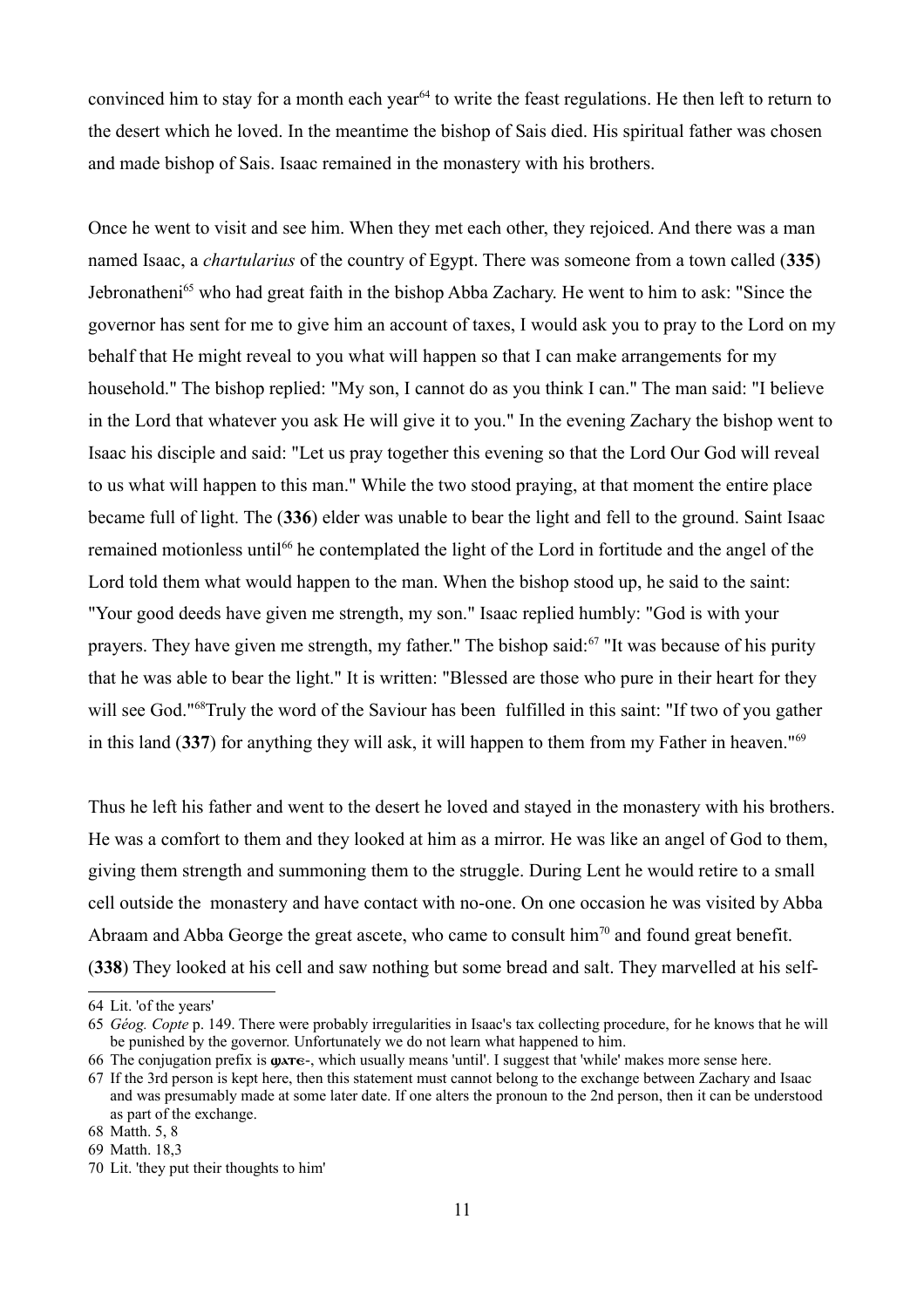restraint. They asked him him: "What did you eat in the forty days?" He replied: "What all the brothers eat." They said: "We see nothing except bread and salt." He said: "This is what the brothers eat." They begged him to let them bring some olives." He refused saying: "It is fitting for me that I endure more hardship than the brothers." When they left him, they told everyone<sup>[71](#page-11-0)</sup> about his asceticism. There was much good report of him among everyone and the country of Egypt, as the gospel says: (**338**) "A city placed on a mountain will not remain concealed. A candle is not lit and placed under a bushel. It is placed in a lamp that it might illuminate all in the house."[72](#page-11-1)

They tried various times to make him bishop, and he fled, wishing to live in a state without cares,<sup>[73](#page-11-2)</sup> as it is written: "Be still, and know that I am God."[74](#page-11-3) One day during Lent Sant Isaac went to the small cell as usual. The brothers forgot to bring him bread. He spent the first, second, third, up to the fifth day without eating. On the fifth day of his hunger he looked and saw a large plate of bread in front of him, as if they had brought it at that moment from the oven. (**340**) He arose and prayed, thanking God. He took a little of the bread and ate. On the following day he took the rest to the monastery and gave it to the brothers, and they ate it. The brothers asked him: "Where did get this soft bread from ?" He concealed it from them and said: "It was brought to me from Egypt." They asked each other if anyone had brought him bread that week from Egypt. They found nobody who had brought it for him. And they immediately thought that it had come from God. As it is written: "Those who are my servants will be satisfied, and you will be hungry. Those who are my servants will drink, and you will thirst."<sup>[75](#page-11-4)</sup> And again: "If you obey me, you will eat the good things of the earth." Does not this miracle surpass that of the prophet Elijah, after bread had been brought to him from heaven by the angel when he killed the prophets of shame.<sup>[76](#page-11-5)</sup>

(**341**) One day Horion the bishop of Sais, when he was a reader before becoming bisop, came to visit him to receive his blessing. It was the week of the Pasch. It was his custom not to be idle during the Pasch but to be in the fields working. He went to him and took the net<sup>[77](#page-11-6)</sup> from him and worked on it. The boy said: "My father, I wish to become a monk, but the tears of my father will not let me."[78](#page-11-7) The saint fell into a deep sleep and awoke suddenly and said: "Horion, you cannot become a monk." When the young man heard this, he became afraid. The saint said: "Do not fear on

<span id="page-11-0"></span><sup>71</sup> Coptic  $\Delta x$  **b** $\Delta x$  **b** $\Delta x$  **h** $\Delta y$  **h** $\Delta x$  **h** $\Delta y$  **h** $\Delta x$  **h** $\Delta y$  **h** $\Delta x$  **h** $\Delta y$  **h** $\Delta x$  **h** $\Delta y$  **h** $\Delta x$  **h** $\Delta y$  **h** $\Delta x$  **h** $\Delta y$  **h** $\Delta x$  **h** $\Delta y$  **h** $\Delta x$  **h** $\Delta y$  **h** $\Delta x$  **h** $\Delta y$  **h** $\Delta x$  **h** $\Delta y$ 

<span id="page-11-1"></span><sup>72</sup> Matth. 5, 14

<span id="page-11-2"></span><sup>73</sup> Equivalent of Gk. ataraxia

<span id="page-11-3"></span><sup>74</sup> Ps. 45, 11

<span id="page-11-4"></span><sup>75</sup> Is. 1, 19 and 65, 13

<span id="page-11-5"></span><sup>76</sup> 1 Kg. 18

<span id="page-11-6"></span><sup>77</sup> The word **ω**NH is explained elsewhere as σπυρίδιον ('small basket') cf. Alcock *Samuel* p. 8 line 43

<span id="page-11-7"></span><sup>78</sup> Clearly two different types of 'father' are meant here.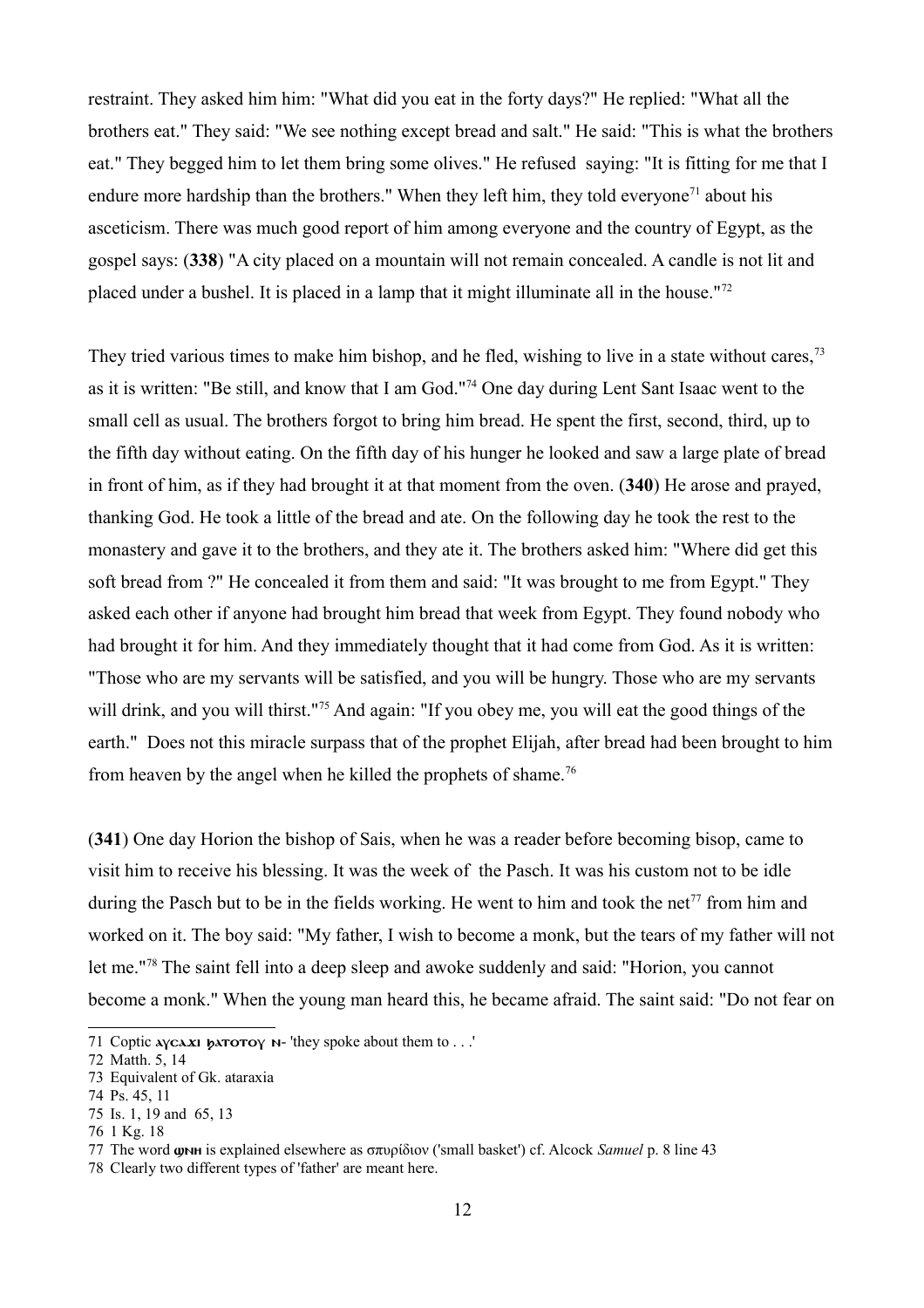my behalf. Go and obey your father until he dies. The one who has just spoken to me has told me that after the death of your father it will be necessary for you (**342**) to achieve a high rank", meaning the bishopric, which he deserved. When the young man heard this from the holy man, he left and went home in peace, glorifyng God. As is written in the prophets: "The spirits of the prophets submit $79$  to the prophets."

Later his spiritual father Abba Zachary the bishop fell ill from a terminal illness. As God had told him beforehand, he went to his monastery. Isaac tended to him in his illness. When he was about to die, he called all his children like the patriarch Jacob. He blessed them and said to Isaac: (**343**) "My son, if you are elevated, think of your brothers." As he said this, he signalled the grace that attend him. After having commanded his children, he gave up his soul to the hands of th Lord, as the great saints of Shiêt sat around him. He was buried with great honour and placed with his fathers. The deeds he had performed in his life were then commemorated. It was said of him that he had a disciple who had weak sight. He went to the elder, who placed his hands on him, and immediately he was able to see. He glorified God and submitted himself to the father for the rest of his life. He had a kinsman in the world, who happened to have the same problem of blindness. When he heard about him, he grieved greatly. He sent for the kinsman, who came to the desert (**344**) of Shiêt. The brother who had recovered his sight came to the elder and begged him to do for his brother what he had done for him. The elder saw them both weeping and became very distressed. He gave the communion and took the cloth of the chalice and wiped it on the man's face. At that moment he recovered his sight as if he had never suffered an infirmity. He threw himself down and worshipped. He returned to his home, glorifying the God who performs miracles.

There was a man called George in Sais, a powerful man. The devil had caused his downfall. Nobody, except God who knows all things hidden (**345**) and revealed, knew why. God immediately punished him, as it is written in David; "The sinner is caught in his own handiwork."[80](#page-12-1) When they arose early next day, they found the young man stretched out like a corpse. His parents picked him  $up<sup>81</sup>$  $up<sup>81</sup>$  $up<sup>81</sup>$  and brought him to Abba Zachary the bishop. When they met him, they threw themselves down and worshipped him, weeping and begging him to intercede with the Lord on behalf of their son that he might recover. He asked them what had happened to him. They said: "We do not know." God had told him before they came to him. He then arose and prayed over him, and straightaway he was well, as if he had never been ill. (**346**) The bishop said to him: "Keep yourself from the sin

<span id="page-12-0"></span><sup>79</sup> 1 Cor, 14, 32

<span id="page-12-1"></span><sup>80</sup> Ps. 9, 17

<span id="page-12-2"></span><sup>81</sup> For the standard causative form cf. CD 446b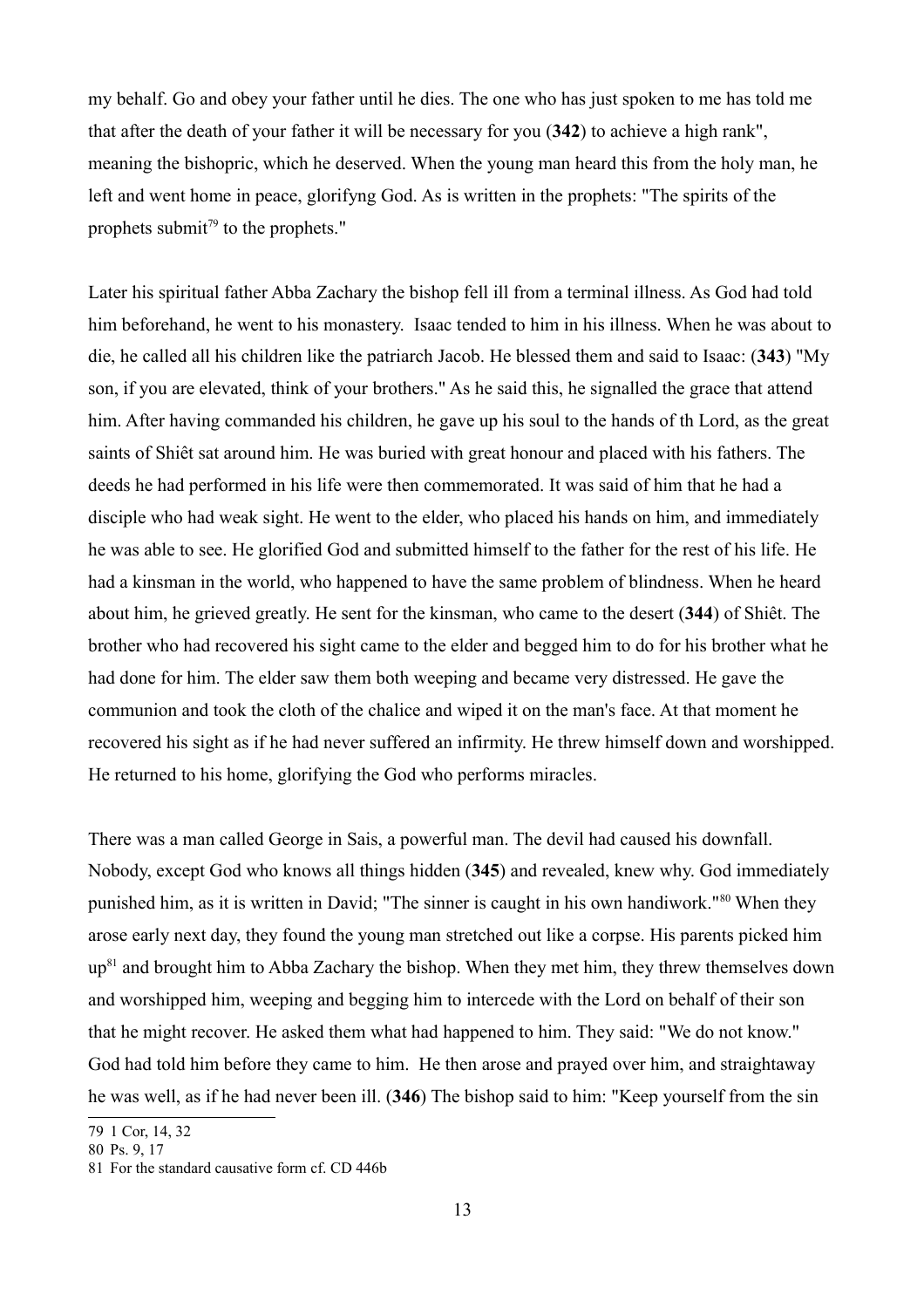you have committed. Do not do it, lest evil happen to you." When this fathers heard this, they marvelled at the things he said, not knowing what their son had done. They begged the elder: "We will do everything you have told us" and came away from him glorifying God. He was honoured by everyone, who glorified God like the holy apostle of Christ.

A month after his father's death, he will still troubled because of his departure from this vain world. The archbishop John begged God to reveal to him who would be a worthy successor to care for the hly Church. (**347**) He was instructed in a vision: "Send to Shiêt to the monastery of Abba Zachary for Isaac the ascetic monk to be your successor." He arose immediately and sent for him. When Isaac came. John detained him and did not release him untl he (John) died.[82](#page-13-0) The governor sent for the archbishop at that time to arrange a meeting him, one of several occasions, out of love for him. The governor's name was Abd el Aziz and his title was 'Emir'. He had two God-loving *chartularii*, Athanasius and Isaac and their sons. The entire *praetorium* was full of Chrstians. In the beginning he started to do damage to the churches, broke crosses and did much harm to the archbishop. (**348**) But God, who reprimanded Pharaoh, also put fear into Abd el Aziz once in a dream: "Take care of the archbishop", and the emir came to love him like an angel of God. The archbishop became ill from a terminal illness. The archons heard of this and came to his side to visit him and receive his blessing. They found him very ill. They told the emir and he released him. He went to Rakote and died. His body was put in the church of St Mark, who had built it. He said that Isaac should be brought in his place, as he had been told by the Lord.

There was a deacon George, who desired the high priesthood against the will of God (**349**), who makes kings what they are. He persuaded the bishops there to make him archbishop, but he was punished for his iniquity. They made him presbyter and invested him with the stole, thinking to make him archbishop in the middle of the week, they being prepared to act against canon law. The archdeacon cried out over the sanctuary, as if moved by God: "God forbid that we do something against the law. Let us wait until Sunday." Thus the Lord prevented him from becoming a priest forever, as it is written: "A man of deceit and blood is an abomination to the Lord."[83](#page-13-1)

In those days the great bishops came to Rakote. (**350**) When they heard that the archbishop had died, they wished to ordain<sup>[84](#page-13-2)</sup> the one chosen by God, Isaac. They found the others present,  $85$  who

<span id="page-13-1"></span>83 Ps. 5,7

<span id="page-13-0"></span><sup>82</sup> Coptic is less scrupulous with pronouns than some modern European languages.

<span id="page-13-2"></span><sup>84</sup> CD 279a II present

<span id="page-13-3"></span><sup>85</sup> CD 306a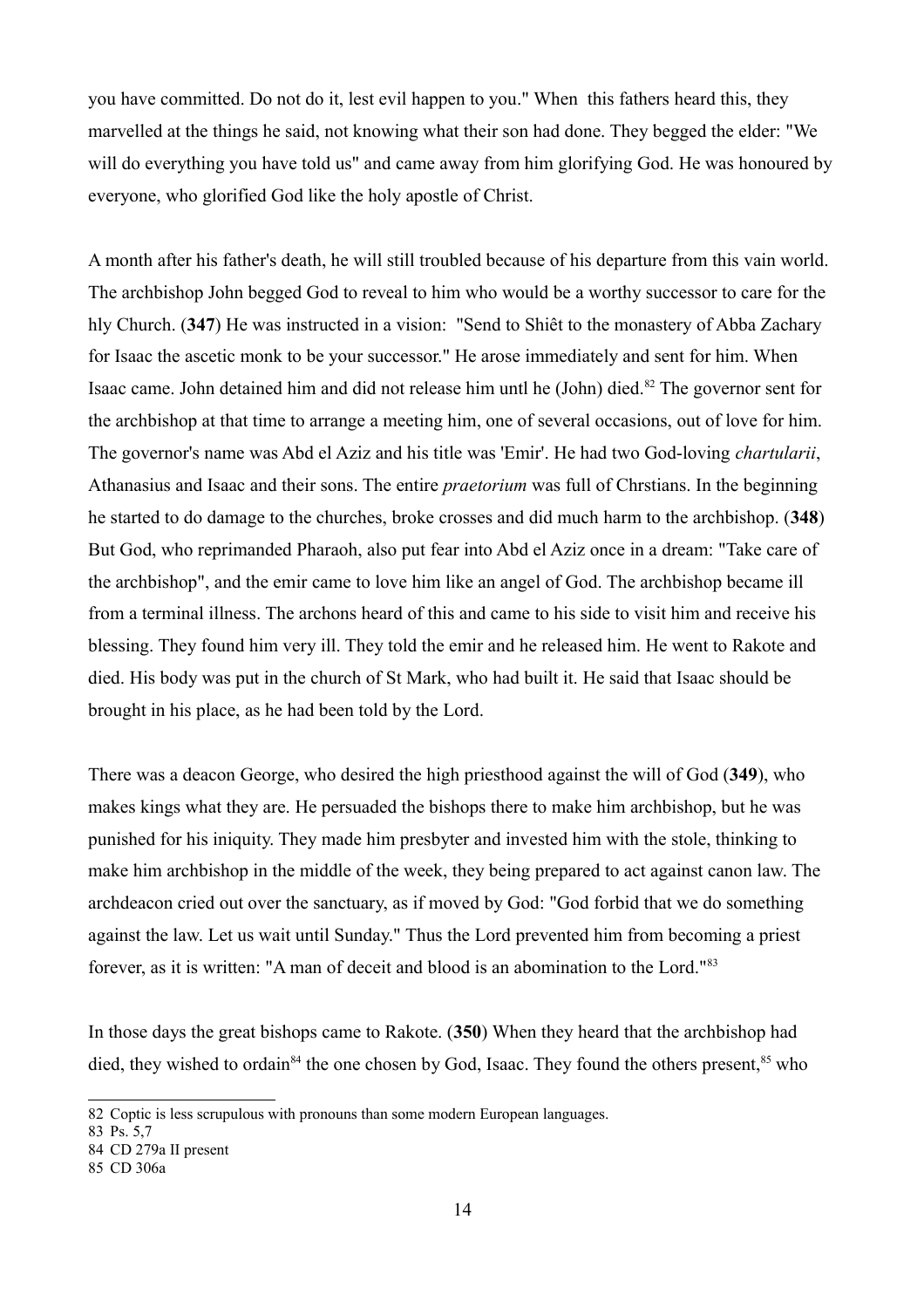supported George, and there was a division between them. Agents of the emir then arrived in Rakote to bring the bishops to him so that he might know who was to be appointed.<sup>[86](#page-14-0)</sup> When the arrived at Babylon, Isaac was serving George and had no idea of this. An enquiry into the life of George was made, and a good deal of fault was found with him. In particular, he was married, with some very bad children. Thus, people put him to shame amd decided to appoint the one chosen by God, Isaac.

On Sunday (**351**) all the bishops gathered with much of the laity of Babylon, Rakote and every part of the country in the place<sup>[87](#page-14-1)</sup> of St. Sergius. Isaac entered dressed in white. While he was praying. the lamp suddenly broke on him and covered him with oil. The congregation then cried out: "Worthy, worthy, worthy, the 13th apostle, Isaac the archbishop." The bishops and the *archons* then took him to the inner part of the sanctuary, saying: "This is the new David." On that day the God-loving *archon*, lord Isaac the *chartularius* made a great celebration for the bishops and the clerics. The bishops took Isaac and (352) placed him above them against his will, saying to him: "The Holy Spirit summons you. The Holy Spirit ordains you, as it is written: 'God our God has anointed you with oil of joy before all your companions.'" On the following day the matter was disclosed to the emir and he was told of all that had happened. He ordered the two to be brought before him and they were presented to him. He saw George in the garments of the priesthood and Isaac in the modest garments of monkhood. He said to the bishops and the congregation: "Which of these two do you want ?" They cried out: "This monk is our father." The emir replied: "He is a weak man." (**353**) The bishops and *archons* then cried out the more: "He has been a prophet of God since childhood. He is a pure virgin." George kept on saying:<sup>[88](#page-14-2)</sup> "Give me the throne and I will give you money." When the bishops and the congregation heard this, they anathematized him: "Let your money perish with you, for you wish to acquire for yourself the gift of God with money." <sup>[89](#page-14-3)</sup>The bishops thus estranged him completely from the priesthood. And what is written was fulfilled in him: "He bored a pit and dug<sup>[90](#page-14-4)</sup> it out, and he will fall into it, the pit which he has made." And again: "He who elevates himself will be humbled and he who humbles himself will be elevated."<sup>[91](#page-14-5)</sup>

So, by divine election and with the agreement (**354**) of the people. Oh, the great joy and happiness

<span id="page-14-0"></span><sup>86</sup> Were previous appointments also as political as this one ?

<span id="page-14-1"></span><sup>87</sup> τόπος often refers to a monastery, but in this case the church is meant. From the 9th cent. it is a church traditionally associated with the election of patriarchs.

<span id="page-14-2"></span><sup>88</sup> Coptic uses the Imperfect, which often has an inchoative or iterative sense.

<span id="page-14-3"></span><sup>89</sup> Acts 8, 20. According to Evetts *History* p.22 it was not only attempted bribery that was the undoing of George, but also his lies that John had recommended for office.

<span id="page-14-4"></span><sup>90</sup> For the Coptic word cf. CD 828a. Ps. 7, 16.

<span id="page-14-5"></span><sup>91</sup> Lk. 14, 11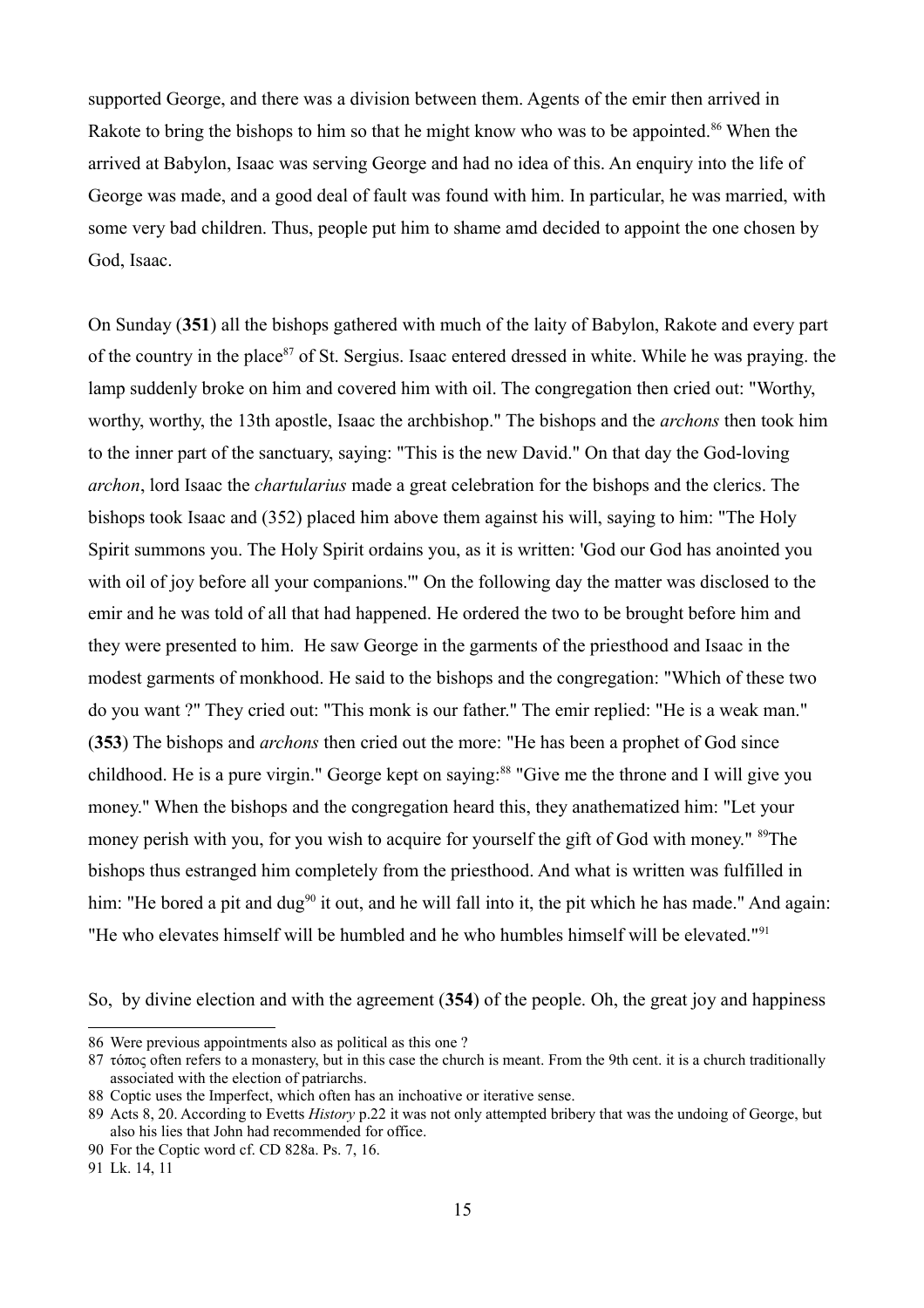that happened in the whole land of Egypt ! The people started to process before him, each town on the east and west side of the river greeting him in turn, from Babylon to Rakote.<sup>[92](#page-15-0)</sup> He was accompanied by many bishops, who had gathered around to strengthen the Church. Among them were John of Pshati, the head<sup>[93](#page-15-1)</sup> of the episcopacy of the upper country, a man of perfect divine wisdom and Gregory of Kais, the head of the lower country episcopate, with all the bishops.<sup>[94](#page-15-2)</sup> When they reached Rakote, all the people came out (**354**) to greet him, clerics with gospels and crosses, censers of incense and burning candles. Singing psalms, they took him to the city.<sup>[95](#page-15-3)</sup> This, he was elected patriarch on the 8th day of Khoiak, a Sunday. He was seated on the apostolic throne of the evangelist, St Mark, the flame who shines on us. The pontifical service was completed in accordance with apostolic canons. He received the power to bind and loosen from God and illuminated the entire land.<sup>[96](#page-15-4)</sup>

To those in the episcopal palace he decreed that those living there should be left in peace to study the holy scriptures and attend mass together. He often spoke with them, stimulating their desire to the life of those in Shiêt. (**356**) When the other bishops and monks heard that Isaac was patriarch, they went to him and made obeisance to him, knowing as they did his great wisdom and asceticism, He was a model for them in all good things.

This saint, my beloved, God granted him healing powers of many sorts. Every time he went to the altar to perform the Holy Offering, his eyes ran with tears until he had completed the service. On reaching the point when the Holy Spirit came upon the altar, he would see the Holy Spirit descending on the offering and changing the bread and the wine<sup>[97](#page-15-5)</sup> into the divine body of Christ. When the saint saw this great revelation, he would be seized by fear and joy. At (**357**) that moment his face would radiate with light so that everyone marvelled: "God has made us worthy of a saint like this." In the great teachings his mind was as full of light as that of the great Athanasius and the wise Cyril and all their successors.

<span id="page-15-0"></span><sup>92</sup> The procession went through the western part of the Delta: if the Canopic branch of the river was still navigable. the procession might have taken it as far as Canopus, from which Alexandria is not too far SW.

<span id="page-15-1"></span><sup>93</sup> The word is **ANOTPITHC**, which is explained by Porcher as τοποτηρητής, attested in LSJ as a title. On the identification of Pshati with Nikiu cf. *Géog. Copte* p. 277

<span id="page-15-2"></span><sup>94</sup> This bishop has a 'bad press' in the life of Samuel of Kalamun *op. cit.* p. 101. He is also named, along with James of Arwât and John of Nikiu, as a bishop in favour of George cf. Evetts *History* p. 22.

<span id="page-15-3"></span><sup>95</sup> This suggests that they met him at the quayside and escorted him to the city

<span id="page-15-4"></span><sup>96</sup> At the risk of drawing a banal comparison with pharaonic Egypt, the pharaoh's ability to illuminate the entire land is standard in the repertoire of language used in praise of a king, as in the Middle Kingdom inscription of Sehetep-ib-re cf. W.K. Simpson and others *Literature of Ancient Egypt* (2003) pp. 172 ff.

<span id="page-15-5"></span><sup>97</sup> Lit. 'cup'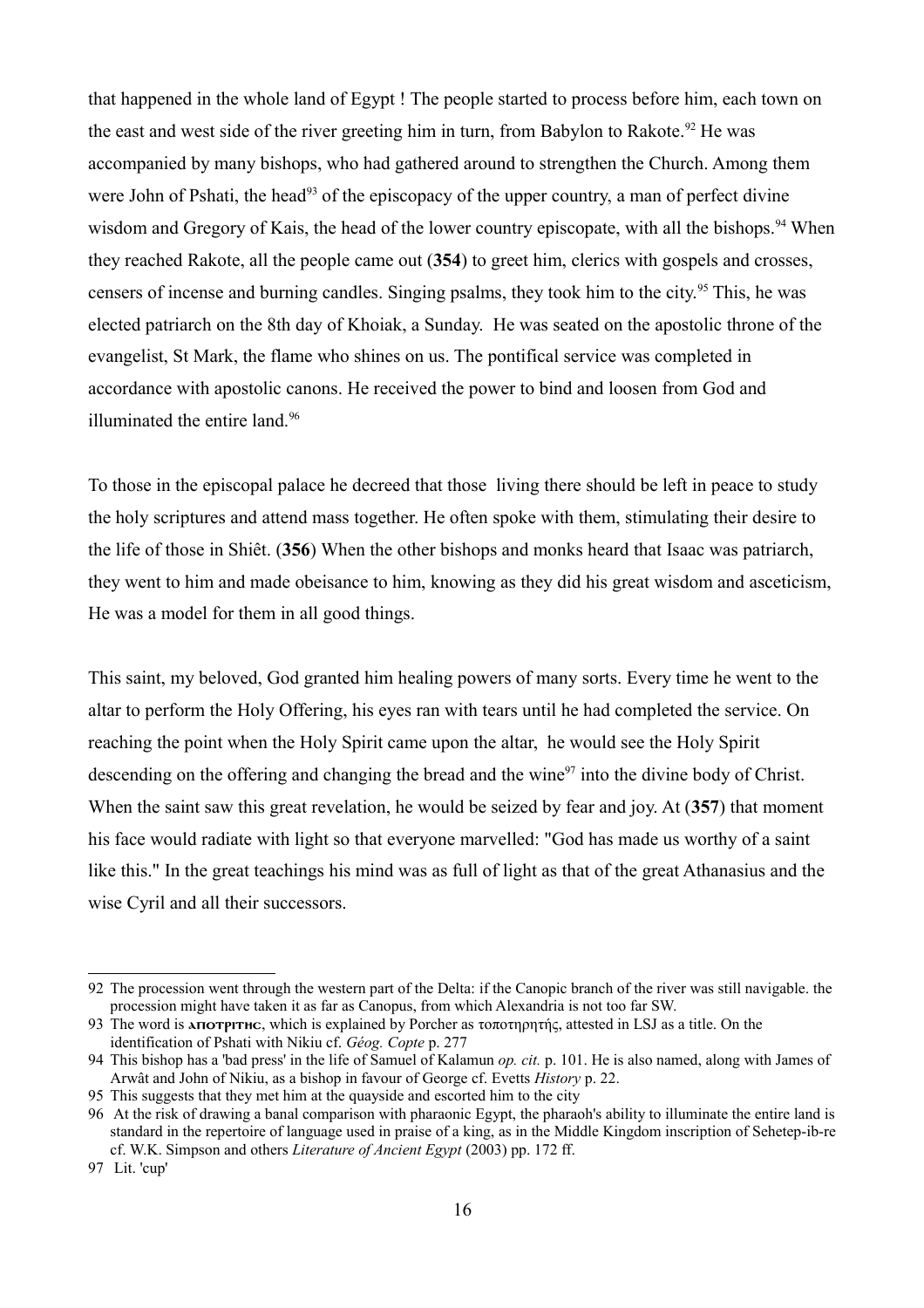When Isaac left Egypt,<sup>[98](#page-16-0)</sup> he turned many from their heresies and brought them to the upright faith of Jesus Christ. Some he baptized, others he received to himself. When their heresies were anathematized through grace, God granted him grace through his soul-saving words. God brought him to Psanasho<sup>[99](#page-16-1)</sup> and he baptized many there, men, women, old and young.(358) Once while he was dining with bishops, a man who had been ill-used was brought, his insides on fire, so that even he were to drink a lake full of water, it would be as if had never drunk anything at all, so strong was the fire inside him. When he came in, he raised his eyes to heaven and sighed: "You are a rigtheous of of the Lord and your judgements are upright." The patriach took of cup of wine, blessed it in the name of the Trinity, gave it to the man, who drank it. At that momemnt the fire inside the man was extinguished, and he returned home glorifying God.

Athanasius the chartularius, about whom (**359**) we spoke earlier, was a source of grief to this saint. He had power and the elder entrusted the care of him to God, but then he was punished by God for his faithlessness.

His oldest son became ill through God so that he almost died. His father brought many doctors but he was not cured. On the contrary, he came nearer to death. Athanasius became dispirited, seeking comfort for his son but finding none. He did not recover<sup>[100](#page-16-2)</sup> at all. All the *archons* of the city sat around him. That night the Lord revealed to the archbishop: "Send to Athanasius the *chartularius* tomorrow and tell him: 'If you believe in Christ, who has set me over (**360**) the holy Church, the Lord will heal your son.'" When the saint awoke from his vision, he called his disciple: "Is there a bishop here ?" and he said that Abba George was there with Abba Gregory and Abba Piamot the bishop of Tamiati.<sup>[101](#page-16-3)</sup> The patriarch called the bishops and told them what he had seen in the vision. Abba Gregory said: "Do you know that this man became angry with your sanctity. Perhaps this vision was an illusion and the word would not come true and do us harm ? " The archbishop replied and, as he knew what was between himself and God, said: "What I said to you, say it freely before everyone.(**361**) It is Mark the Evangelist who tells you." They went as he said and came to the house of Athanasius, whom they found weeping for his son and whom they told what the archbishop had said to them. Athanasius replied: "Truly, if my son is cured by the archbishop, I will believe in God, like Athanasius, Cyril, Ignatius and Severus. Athanasius and his wife prostrated themselves at the feet of the bishops: "We beg you to ask the archbishop to pray to God for him that

<span id="page-16-2"></span>100 νήφειν

<span id="page-16-0"></span><sup>98</sup> Going to Rakote means leaving Egypt.

<span id="page-16-1"></span><sup>99</sup> *Géog*. p. 373. The information there is not especially helpful.

<span id="page-16-3"></span><sup>101</sup> Damietta.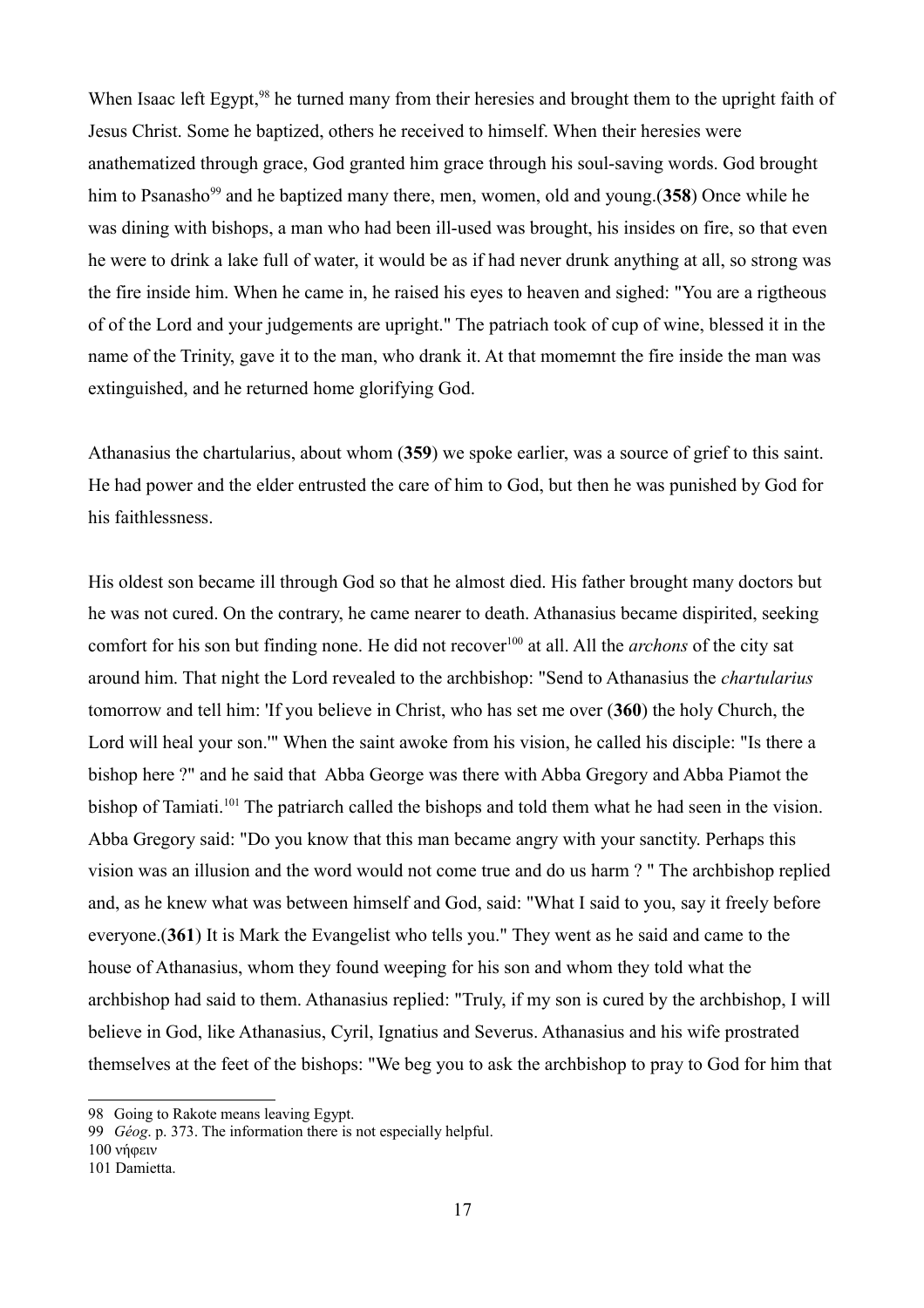he might be well, for in truth we will not be able to look at him for all the wickedness we have done to him." The bishops went and told the patriarch what Athanasius had said. (**362**) The patriarch went to the young man, stood over him, prayed and made the sign of the cross with his hand. At that mement the young man arose from his bed, as if he had never been ill. He asked that something be brought for him to eat, for he had tasted nothing since the day he fell ill. When Athanasius and his wife saw that their son had been healed by the archbishop, they prostrated themselves at his feet to beg his pardon. The archbishop said to Athanasius: "My son, beware of causing pain to the Church in future, for he who goes against the Church goes against Christ."

From that day the archbishop has been revered by Athanasius, who honours him like an angel of God. (363) The archbishop said to Athanasius during a frank exchange<sup>[102](#page-17-0)</sup> about the Evangelion<sup>[103](#page-17-1)</sup> of Rakote that he should repair<sup>[104](#page-17-2)</sup> it because over time it had fallen into decay. Through the grace of God he restored it and decorated it with great beauty. In his days the wood was also struck:<sup>[105](#page-17-3)</sup> previous archbishops had been unable to do this because of the enemies of our faith. God gave him a safe pass before the Muslim governor and he was greatly honoured by him, who did him great honour. He often summoned the patriarch to him that they might sit with each other and talk, because the governor had seen Isaac perform many cures.

One day, while our father was celebrating Mass, the governor (**364**) passed by with his retinue. He went to the door of the church and looked in. He saw the archbishop standing at the altar, surrounded by fire and a powerful light at his back which gave him strength. When the governor saw this vision, he was astonished and said to one of his entourage: "Go and call the archbsihop for me", for he wanted to know about the power surrounding him. "Who is speaking to him where he stands ?" As he was about to send the man in, the governor saw the light coming out. He took fright and fled hastily with his escort. Nobody saw the vision except the governor. When he returned home, he lay down, frightened, like a corpse. He was unable to speak that day. The *chartularius* came and went into to visit him. He (**365**) found him sick with fright. When asked about his illness, he told them what his eyes had seen. When they heard, they marvelled and glorified God. He sent

<span id="page-17-0"></span>102 Coptoc: 'between them and with each other'.

<span id="page-17-1"></span>103 The Angelion was built or rebuilt by monophysite Copts after Justinian had denied them access to existng churches in the city for refusing to acknowledge the Melkite patriarch Paul (537-540). It was built on the site of the Serapeum.

<span id="page-17-2"></span><sup>104</sup> For this meaning cf. P. Lond. 3, 1044: 22

<span id="page-17-3"></span><sup>105</sup> The wood was resonant and was used to publicly announce church services, as metal church bells have done in Europe since the time of Paulinus of Nola (400 AD). From time to time, after the Arab invasion, the use of the sounding board (also known as  $\kappa \lambda \kappa \lambda \epsilon \lambda \epsilon$ ) was prohibited. Another example may be found in J. Forget (ed.) *Synaxarium Alexandrinum 1* (1905) p. 106, which relates an incident in the 11th cent. when Christian churches had been re-built and re-opened by the Fatimid caliph Al Hâkim الناقوس تضرب' with the striking of bells'.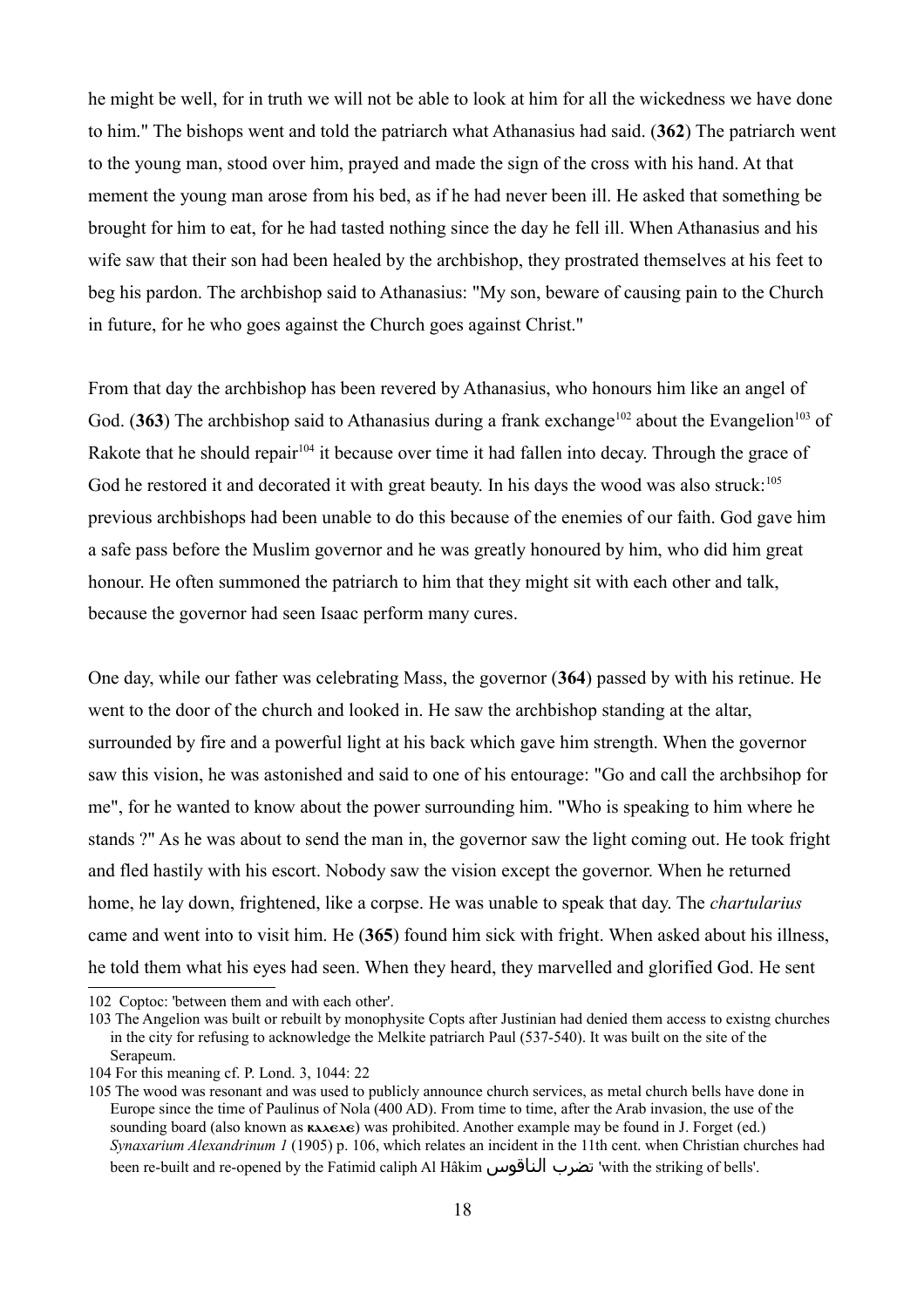one of them and called the archbishop. When he arrived, he questioned him: "When you were standing at the altar, who was the one you were speaking to or who was the one I saw standing beside you<sup>[106](#page-18-0)</sup> like a fiery light ?" The archbishop replied: "I was speaking to my God." The archbishop was not unaware of the power standing with him every time he went up on the altar, including this one. The governor said: "Do you see your God every time you go up on the altar ?" And the archbishop replied that he did. The governor marvelled and said to the arch (**366**) bishop: "The belief of you Christians is great. I thought until today that Abba John your predecessor was great with God, but now I know that you are his father and have a higher position with God than he does." From that day the governor considered him a prophet and always called him 'patriarch' and took him on all his travels. The saint was distressed because he was not allowed to dwell in his episcopal residence and because he loved seclusion at all times.

One day the governor was in Helwan,  $107$  which he rebuilt when he was governor. He summoned the archbishop and took his hand. He led him into his house and let none of those who attended him accompany them. He took him into (**367**) one of his rooms and left him there alone. He then went on his way. The governor's wife saw large groups of angels wearing white garments in the room with the archbishop and a great light like that of burning lamps. Isaac was in the middle of them, as they glorified God the whole night, as Christians do.<sup>[108](#page-18-2)</sup> When the light came. she told the governor what she had seen. "I almost lost consciousness through fear of the things I saw and heard." The governor was astonished at what he heard from his wife. (**368**) The governor said to her: "He was the only one I took into the room that he might pray for us and our children." And she swore an oath: "I saw a great assembled around this man, saying prayers to their God." So he rleased Isaac the next day. The gvernor built churches and monasteries for monks around the city because he loved Christians.

At this time a revered man came from the land of the Saracens,  $109$  a Christian by religion. He had two sons. One of them had a demon and the other went to Egypt, with the intention of rejecting Christianity, for he was unable to do this in his own country out of fear of his father, who was a perfect Christians (**369**) His father searched for him but did not find him. He set off for Egypt to get him and he found him having rejected his faith and chose the portion of Judas over that of Jesus. The father brought his younger son, who had the demon, to Egypt so that the bishops of Egypt

<span id="page-18-0"></span><sup>106</sup> CD 329a

<span id="page-18-1"></span><sup>107</sup> The site of early dynastic burials opposite Saqqara south of Cairo.

<span id="page-18-2"></span><sup>108</sup> Not what one expects a Christian to say. Is it based on a report from a Muslim ?

<span id="page-18-3"></span><sup>109</sup> Presumably the Arabian peninsula. One thinks of Najran in the SW of the area. One also guesses that the phrase about choosing the portion of Judas over that of Jesus is a metaphor for betrayal.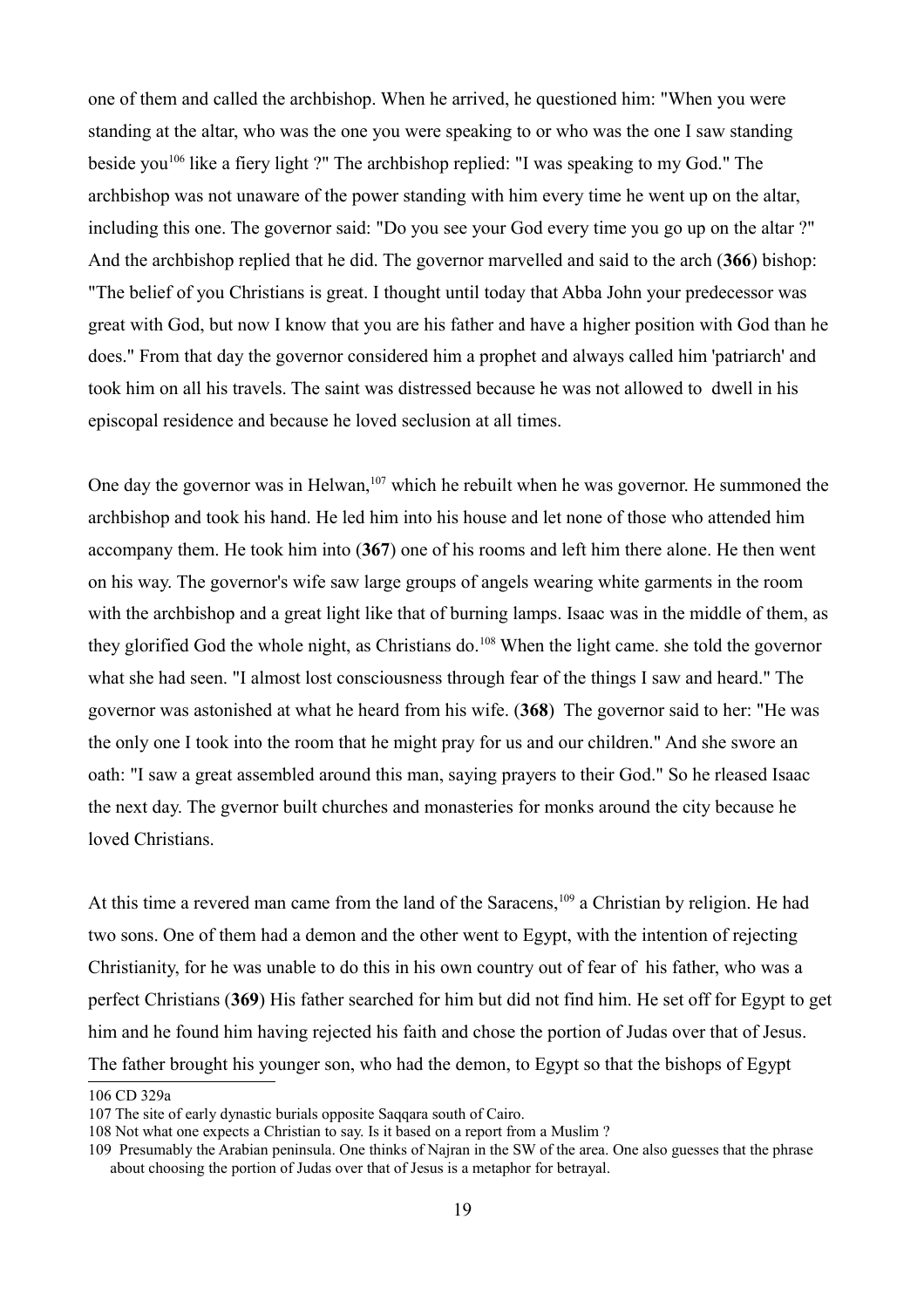might pray over him and cure him because he had heard that they were saints of God. The Christian man came to Egypt. Abd el Aziz received him with great joy because he was a kinsman. He asked him why he had come. The Christian told him why, and he was received with great joy and honour.

The man saw that his son did not listen to his call to convert and wept in distress. He said: "Your blood is upon your own head,[110](#page-19-0) my son, (**370**) for you are now a stranger to me in this life and the life to come." He sought a holy bishop to pray over the young man. There happened to be<sup>[111](#page-19-1)</sup> a false archbishop, one of the acephalous heresies, of whom it was said that he was a bishop. Not knowing that he was a heretic, the man brought his son to him to pray over him that he might be cured. The impious archbishop was unable to cure him, and the wicked spirit continued to torment him, not allowing him any peace. The man was extremely distressed. When the governor saw his sad face, he asked him what was wrong with him. The man told him. The governor asked him who this bishop was. He was told that the bishop was one of the Nioubershenoufe.[112](#page-19-2) The man (**371**) was distressed when he learned that the bishop was a heretic. The governor then sent for the patriarch Isaac to be brought. When he arrived, the governor told him anout the young man and how his father was grieving for him. He took some oil. prayed over it and anointed the boy with it: "In the name of my Lord Jesus Christ, may you cure this young man." At that moment the demon left him in the form of a fiery flame. Everyone who saw it marvelled and glorified God. The man arose and threw himself at the feet of the archbishop and worshipped him. He gave him choice perfumes which he had brought from his land. (**372**) The patriarch spoke great words about the Christian faith and salvantion of the soul. The God-loving man begged the patriarch to copy the Gospel of John for him. He said prayers over the bread of *eulogia*<sup>[113](#page-19-3)</sup> for him, asking for blessing from the archbishop tat he should protect for the rest of his life. And he left glorifying God. As Our Good Saviour said: "He who loves me, my Father will love him and I will be in him."

After this some Saracens who hated our faith came to the governor. They laid a charge against the archbishop, saying: "Look, you honour Isaac and receive him, but he abominates us and our faith." The governor said to them: "I love (**373**) him, for I know that he is a man of God and that he submits<sup>[114](#page-19-4)</sup> to us. What you are saying is not true. They replied: "You wish to know if he hates us and our faith and if what we say is true ? Then have him eat with you from this dish and the food on it

<span id="page-19-0"></span><sup>110</sup> Acts 18, 6

<span id="page-19-1"></span><sup>111</sup> CD 306a

<span id="page-19-2"></span><sup>112</sup> The name Barsanuphius suggests itself. Association with heresy ?

<span id="page-19-3"></span><sup>113 1</sup> Cor. 10, 16

<span id="page-19-4"></span><sup>114</sup> Lit. 'bends his head'. Though clearly used here in a secular sense, 'submission' is embedded in the word م اسل 'Islam'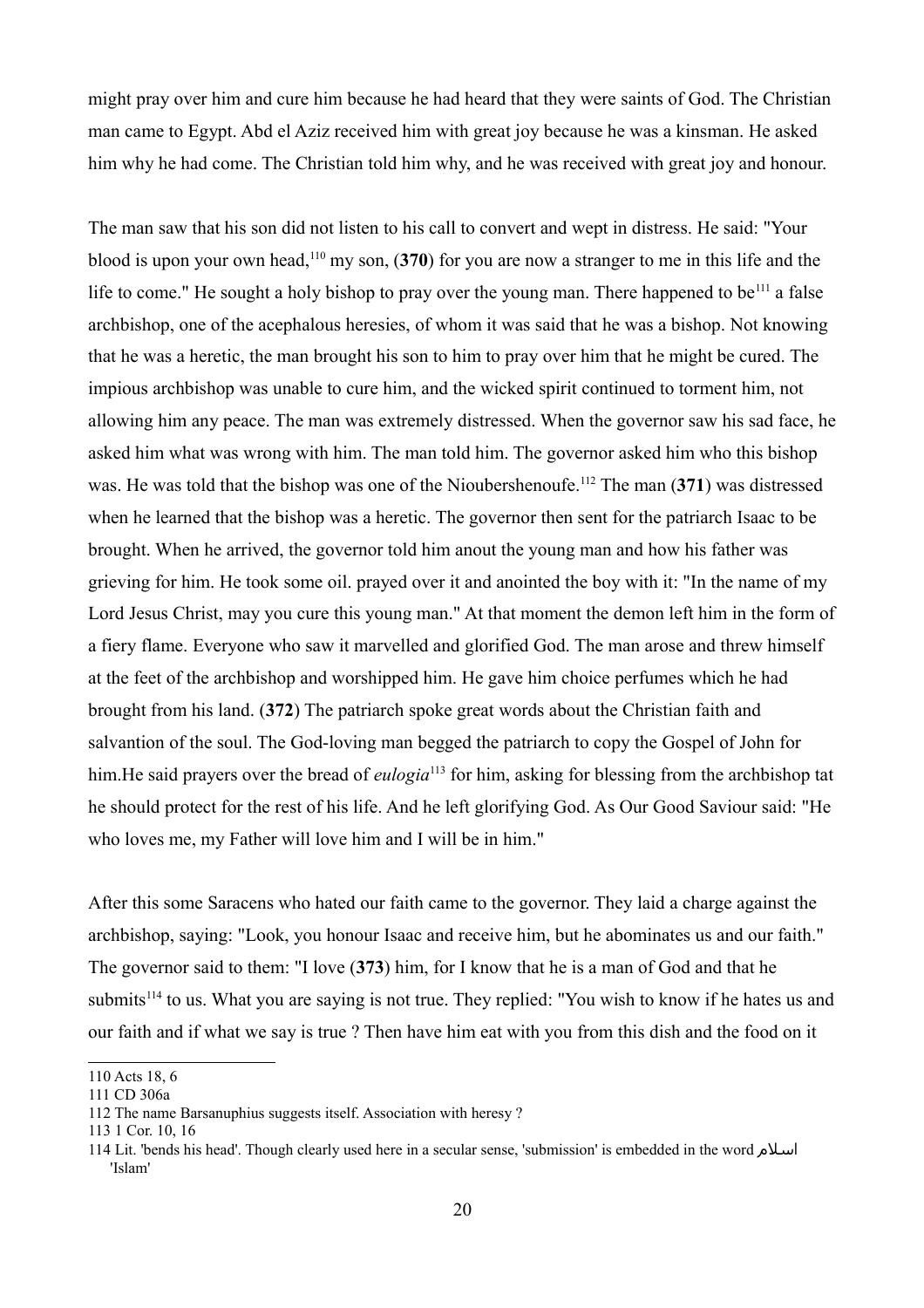without crossing himself." The governor said: "I will convince you in this matter." He called the *chartularii* and said to them: "I want the patriarch to convince me by eating with me: if he loves me, he will not cross himself." The two *chartularii* said (**374**) to the governor: "We are Christians. It is not possible for us to eat without crossing ourselves first. If you let the archbishop first cross himself at dinner, he will eat with you and you will be pleased with him. But if you do not, we do not think that he will eat with you." The governor replied angrily: "I will have him eat with me and I will not let him cross himself. If he does, I will kill him." They were unable to reply because of his anger, so they remained silent.

One day the archbishop came to visit the governor, as he usually did, and sat with the governor, his entourage, the great Saracens and may *archons* of Egypt. While he was sitting there. a basket of fine dates was brought before the governor. (**375**) The saint, who was also wise in the affairs of God and men and on whom the Holy Spirit had come to rest, like the prophet Daniel, raised his right hand and took the basket of dates with great dexterity and said to the governor: "How do you wish me to eat ? This way, or this way or this way ?" The governor did not understand what the archbishop had done, but the *chartularii* and the *archons* knew and marvelled at his great presence of mind and the unbelievable grace granted to him by God. The governor replied: "Eat them whichever way you like." When they had finished eating the dates, the governor let him go (**376**) and said to the *chartularii* and the *archons* as they were flattering him: "I made him eat without the cross." They replied joyfully: "He did not eat without first crossing himself." The governor said: "How ?" They replied: "By putting his thumb on the four sides of the basket and asking how he should eat, that is when he made the sign of the cross over the dates." The governor marvelled: "Truly, I have never met anyone as clever as this man." God, who gave glory and grace to Daniel the prophet before the Chaldean and Persian kings, also glorified this saint before the Saracen governor, (**377**) who also glorified Isaac, always calling him 'patriarch' because of the grace of the God in him. Listen, and I will tell you another miracle.

It happened at that time that the king of Makouria<sup>[115](#page-20-0)</sup> sent some of his agents to the archbishop with a letter as follows: The bishops in his country had become fewer because of the length and time of the journey. The king of Mauretania would not allow them to pass until the two countries made peace. There were two kings in one country, both Christians, but in conflict with each other. One of the had made peace with the Saracens, the king of Mauretania. The other, whose country was larger,

<span id="page-20-0"></span><sup>115</sup> The Arabic text of the History of the Patriarchs writes Ethiopia الحبش in place of Makouria and Nubia النوبة in place of Mauretania.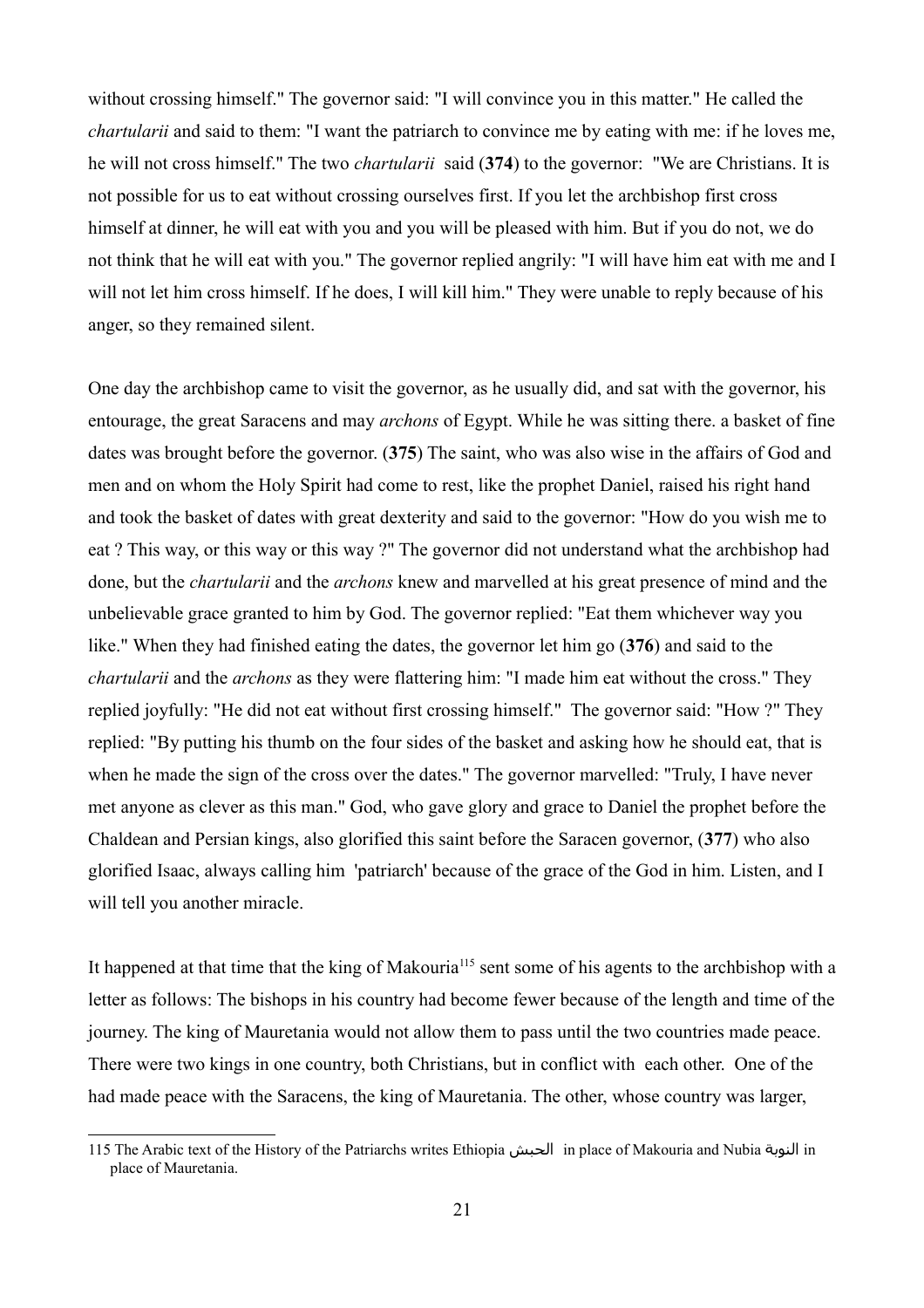Makouria, was not at peace with the Saracens. (**378**) When the archbishop read the letter and understand the contents of it, he grieved greatly for the churches and wrote to the king of Mauretania, with words of instruction and advice and of the Holy Scripture: "You are both Christians." He wrote a good many words to him to fortify his soul and the orthodox faith of the Son of God. He then wrote to him about not hindering those further south<sup>[116](#page-21-0)</sup> from passing through his land who were coming because of their bishop so that the churches would not be deserted, otherwise "you will find great shame before God". When the enemies of the faith learned of this, they slandered the archbishop to the governor: (**379**) "Let us say, governor, that the king of Makouria wrote to Isaac the archbishop to appoint a bishop to be taken to their country. And not only that. But he wrote to the king of Mauretania that he should make peace with the king of Makouria, our enemy. If this happens, they will be united and rise against us in warfare." The governor was angry when he heard this and immediately sent agents to Rakote with a letter to the *Augustalis*: "As soon as these messengers of mine reach you with this letter, arrest the archbishop and send him to me straightaway." <sup>[117](#page-21-1)</sup>

(**380**) The governor had resolved that when Isaac arrived he would behead him with a sword. When the governor's letter arrived, Isaac was in church. It was Easter Sunday,<sup>[118](#page-21-2)</sup> the salvation of Christ. Oh, the grief and distress that happened on that day among not only those of our faith but those familiar with his frankness with God. They all grieved for their shepherd, not knowing his offence against the governor. They mounted him quickly and removed him to Babylon to execute him. When the archbishop, mounted on the donkey, rode through the streets of Babylon, the crowd went with him, as they usually did, until<sup>[119](#page-21-3)</sup> they learned what was going to happen to their shepherd. (**381**) On his way to the governor two men on high wearing white garments. No human tongue can descrobe their glory and honour. He saw the walking on either side of him, one on the right and one on the left: "Do not fear, faithful patriarch. We are with you. No harm will come to you. He asked them who they were in such great glory. The one on the right, of elderly appearance, replied: "I am Cephas, called Peter. The other is Mark, my noble son. We have been with you since you were installed on the patriarchal throne and will accompany you until you reach your destination. Take heart and do not fear. This is the year of your fulfilment and (382) you will go to join your fathers in peace after you have completed your time as a monk, a shepherd and, with the Lord's will, a confessor, holy shepherd."

<span id="page-21-2"></span>118 Lit. 'the Pasch'.

<span id="page-21-0"></span><sup>116</sup> Lit. 'upper part'

<span id="page-21-1"></span><sup>117</sup> According to the Arabic text Isaac's secretaries sought to avoid unpleasantness with the governor by sending him forgeries of the letters (كتباً غير كتب) that Isaac had actually written to the two kings.

<span id="page-21-3"></span><sup>119</sup> The conjugation prefix  $\omega$ <sub> $\alpha$ </sub> $\epsilon$ - can also indicate purpose.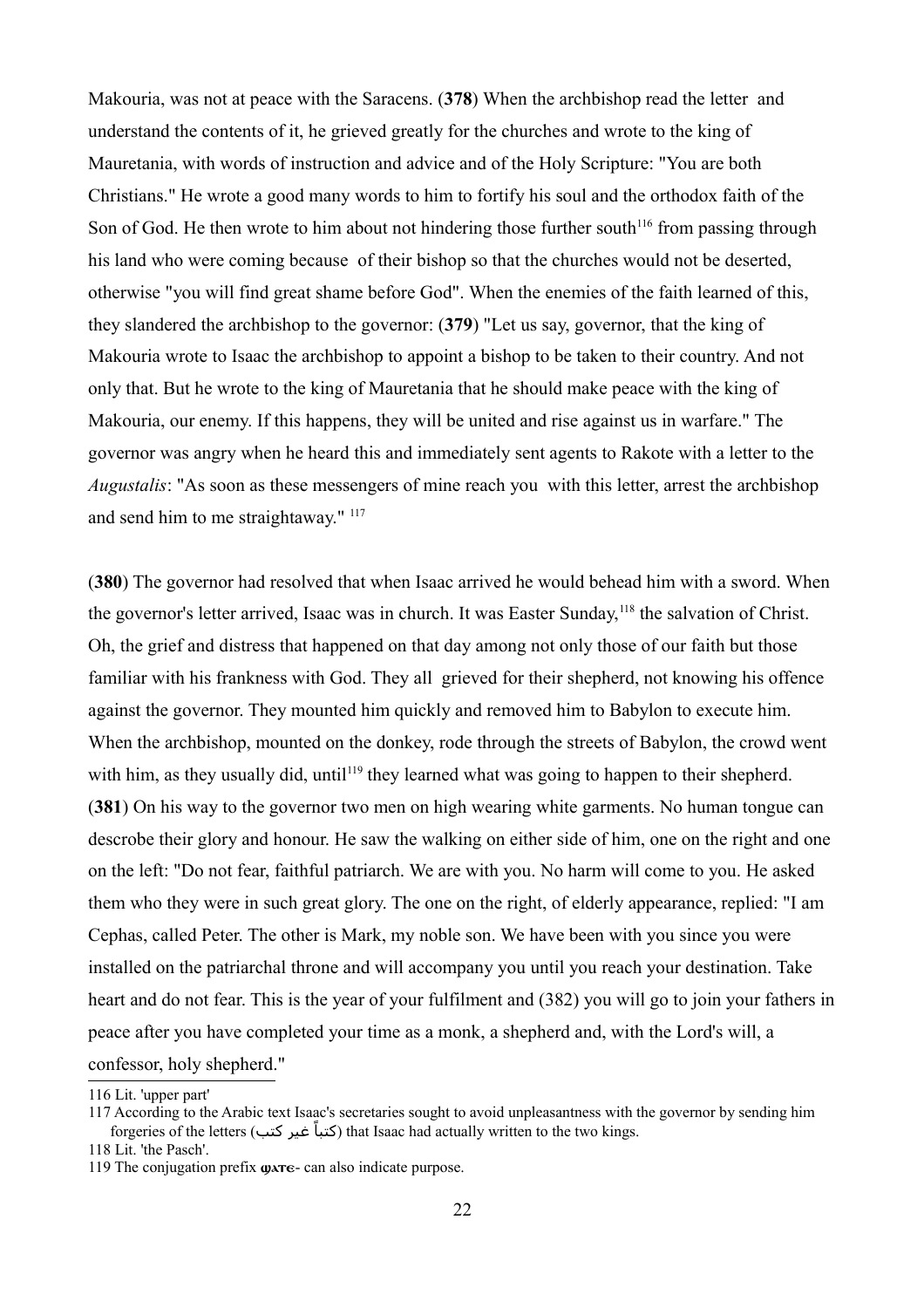Some of the brother monks saw him speaking to someone but they could not understand it. When they reached the *praetorium*, the governor was informed that the archbishop had arrived. He ordered them to bring in him, his heart bent on mischief. When he saw the saint of God and the great glory surrounding him, he marvelled. His eyes also saw the two apostles, illuminated, coming in with him. He was astonished and gripped by fear. (**383**) When he was in control of himself, he said to the archbishop gently: "Is it true what they say about you ?" Isaac defended himself to the governor with great frankness and convinced him. He sat with him as is written: "I will give you a spirit of wisdom that non-one will be able to contradict."<sup>[120](#page-22-0)</sup> And again: "If your brought before kings and governors, do not worry about what you will say. The Holy Spirit will instruct at that time in the things to say."[121](#page-22-1) The governor then received the archbishop: "Swear to me by God and and the glory surrounding you that you will conceal nothing from me in what I ask you." The saint replied that he would tell him everything he knew. The governor said: (**384**) "When you came, who were those men with you ? I saw two men and the three of you were surrounded by a great light. I have never seen anything like it before. Had they not disappeared, I would have died of fear." The saint replied: "Those two men were disciples of Christ. he king of kings, the one through whom kings are kings. Those whom you saw walk with me at all times. For this reason, governor, stay away from the Church and do not grieve it, for the one who grieves the Church grieves God." When the governor heard this from the archbishop, he became very frightened.

(**385**) The governor then ordered the archbishop to build a church in Helwan, the town he had built. It was completed in all beauty.# The archbishop fell ill and was in great pain. When the overnor learned of this, he became very distressed. He released him to be transported back to Rakote, where he worshipped in the church of St Mark. When his spiritual brothers of Shiêt heard of his grave illness, they came and ministered to him until the Lord came to visit him. As the revered archbishop was about to die, he was surrounded by bishops, clerics and monks. In this way Isaac, the faithful archbishop and confessor, gave up his spirit to the hands of God (**386**) on 9th of Hathor.

Abba John the bishop of Terenoute, his spiritual brother, was considered worthy of placing his hands on his eye, as Joseph placed his on the eyes of his father Jacob. He was buried in glory and honour and all the bishops and clerics spent the whole night singing psalms around him. On the following day a great multitude assembled and the holy office was performed over him. The entire

<span id="page-22-0"></span><sup>120</sup> Lk. 21, 15

<span id="page-22-1"></span><sup>121</sup> Lk 12, 11